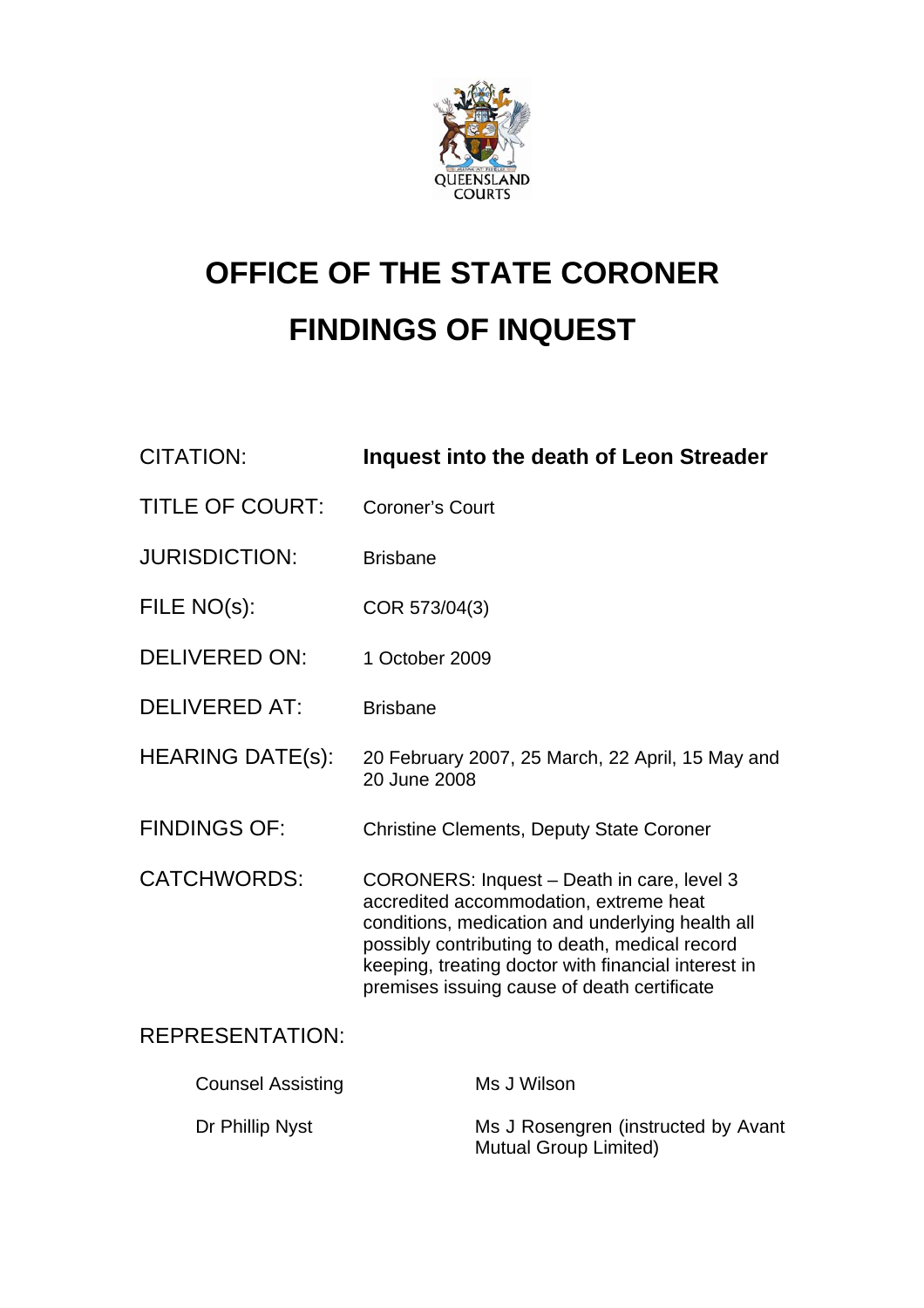# *Introduction*

Leon Streader was born on 4 October 1935 and died, aged 68, on Sunday 22 February 2004.

At the time of his death Mr Streader lived at Pinjarra Lodge Paddington. Initial information received at the Coroner's office indicated police were informed of the death but were told the treating doctor, Dr Phillip Nyst issued a cause of death certificate.<sup>[1](#page-1-0)</sup> The police considered the death could be a death in care and reported the matter to the State Coroner. The State Coroner directed the police to report the death formally. A form 1 was received on 26 February 2004 which summarised the circumstances as follows;

*"Leon Streader has been a resident at Pinjarra Lodge since 27/6/1996. According to his doctor, Dr Phil Nyst, Streader suffered from epilepsy, schizophrenia, obesity, blood pressure and intellectual disabilities. He has been institutionalised all his life. On the day of his death, fellow residents of the Lodge stated that Streader had been sitting outside in the heat most of the morning. They said he was not wearing a hat and the temperature was somewhere around 40 degrees. Streader went inside the lodge for lunch and then sat on a couch located in the hallway. He was last seen by the weekend supervisor at approximately 12.40pm. One of the residents attempted to wake him at approximately 3.00pm smoko. The resident could not wake him and called for the weekend supervisor, who believed he was deceased and called for Queensland Ambulance Service. Streader was slumped on the left hand side of the couch. His head and right arm were draped over the arm of the couch. QAS attended but Streader was already deceased. He was subsequently moved to a nearby room out of view of other residents. His temperature was 40.2 degrees Celsius. The facility is not air-conditioned and was extremely hot."* 

The State Coroner ordered an autopsy and this inquest inquires into the circumstances of Mr Streader's death.

## **Attendance by police at scene, observations and Investigations**

Police Constable Higgins attended at Pinjarra Lodge on 22 February 2004 with her partner and a senior supervising sergeant. She commenced investigations by speaking with the residents who were all within a common living area. Dr Nyst attended and indicated he was the treating doctor and was prepared to issue a Cause of Death certificate. On that basis the police left the residence. It was only later, after contact with the coroner's office that police recognised the death was a death in care to be reported to the coroner.

Officer Higgins gave evidence before the inquest. She said the facility carer, Donna Norwood was the carer working at the time of Mr Streader's death. Ms Norwood escorted the police officers into the facility indicating she believed Mr Streader was deceased. The ambulance had been notified but had not yet

<span id="page-1-0"></span> $\overline{a}$  $1$  T 15/5/08, page 5, lines 15-22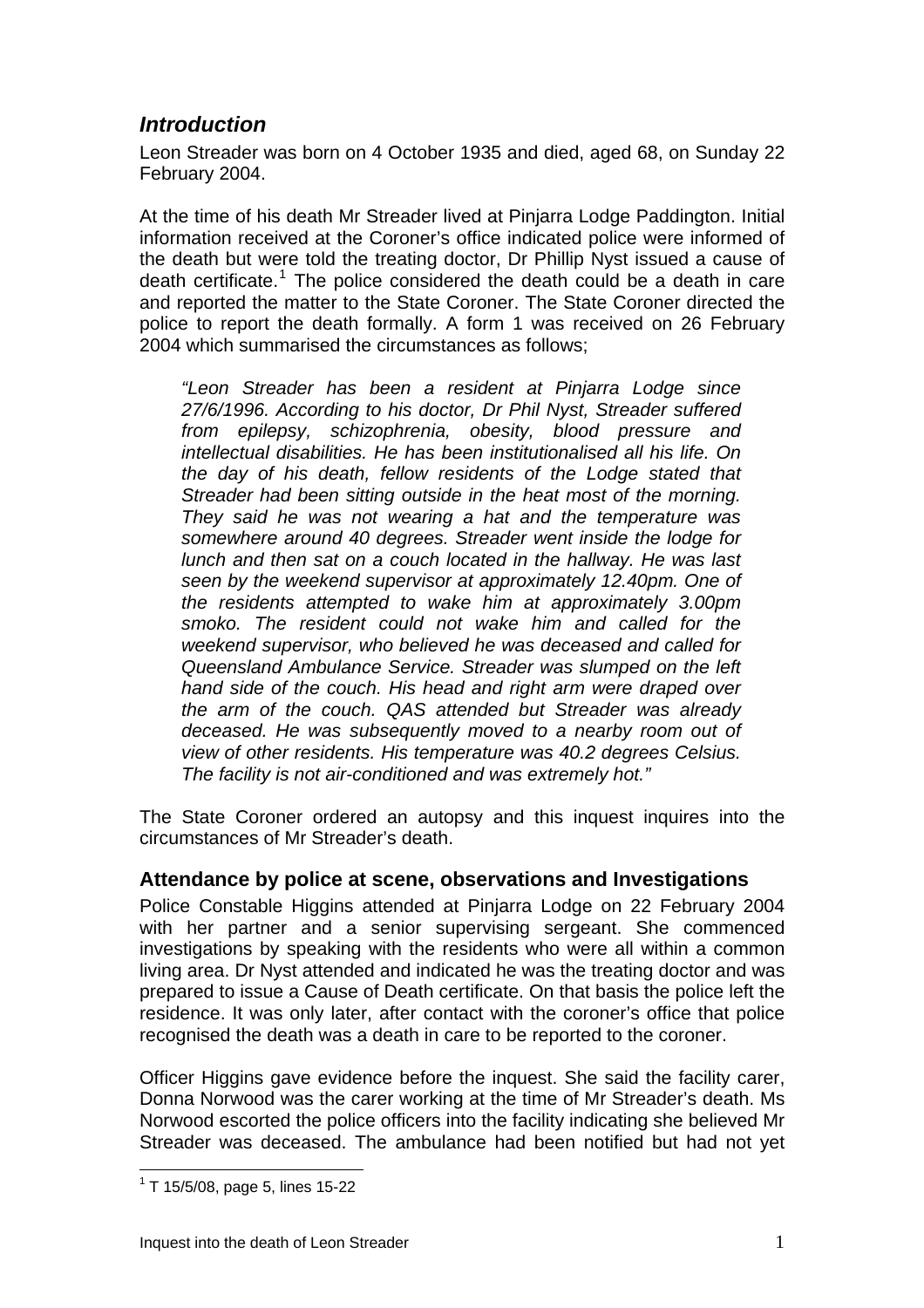arrived. Officer Higgins recalled it was a large meal area set up with tables and chairs and an adjoining television viewing area with a hallway leading to this area. Mr Streader was on the couch in the hallway. Residents came up to the police officer to talk with her and proffered information. It was on the basis of this conglomerate information she completed the Form 1 report to the coroner.

Officer Higgins recalled it was a "*very, very hot day and it was very hot in the facility*". She recalled the other residents appeared to be heat affected and she obtained water for them. The paramedic also obtained water for the police officer.

Her overwhelming recollection was of heat, "muggy stifling heat"<sup>[2](#page-2-0)</sup> with no airconditioning. She did not notice any fans, although there was other evidence there were wall mounted fans but none were operating. Officer Higgins located a jug and cups near the television in the common room. The jug was empty and she filled it in the kitchen. Residents did not have access to the kitchen.

Officer Higgins indicated the common room nature of the environment meant that others would join in conversations as she spoke with residents. The limited mental capacity of some of the residents also impacted the way in which communication with the police occurred. She stated in relation to her recollection of information about Mr Streader being in the sun, one of the female residents told Officer Higgins Mr Streader had been sitting outside in the sun smoking this morning. Other residents joined in the conversation and agreed with this.  $3\overline{3}$  $3\overline{3}$ 

However, this information was not explored or recorded in a statement, nor could the officer identify the woman.

The most that could be stated from general comments was Mr Streader had been outside at some time in the heat and there was reference to him not wearing a hat.

Photographs taken at the scene were unavailable to the inquest.

## **Information from Dr Nyst about the deceased person**

At 4.45pm that afternoon, Officer Higgins recorded notes in her notebook of a conversation with Dr Nyst. He identified himself as Mr Streader's treating doctor and summarised his medical history. He told the police officer Mr Streader had a psychiatric history, a mild intellectual disability, epilepsy, obesity, high blood pressure, coronary artery disease and was a heavy smoker. He had lived in institutions for most of his life.

Officer Higgins photocopied Mr Streader's residential case file record and medical record. A subsequent conversation with Dr Nyst noted the facility had

<span id="page-2-0"></span> $2$  T 15/5/08, page 8, line 3

<span id="page-2-1"></span><sup>3</sup> T 15/5/08 page 8, lines 50- 56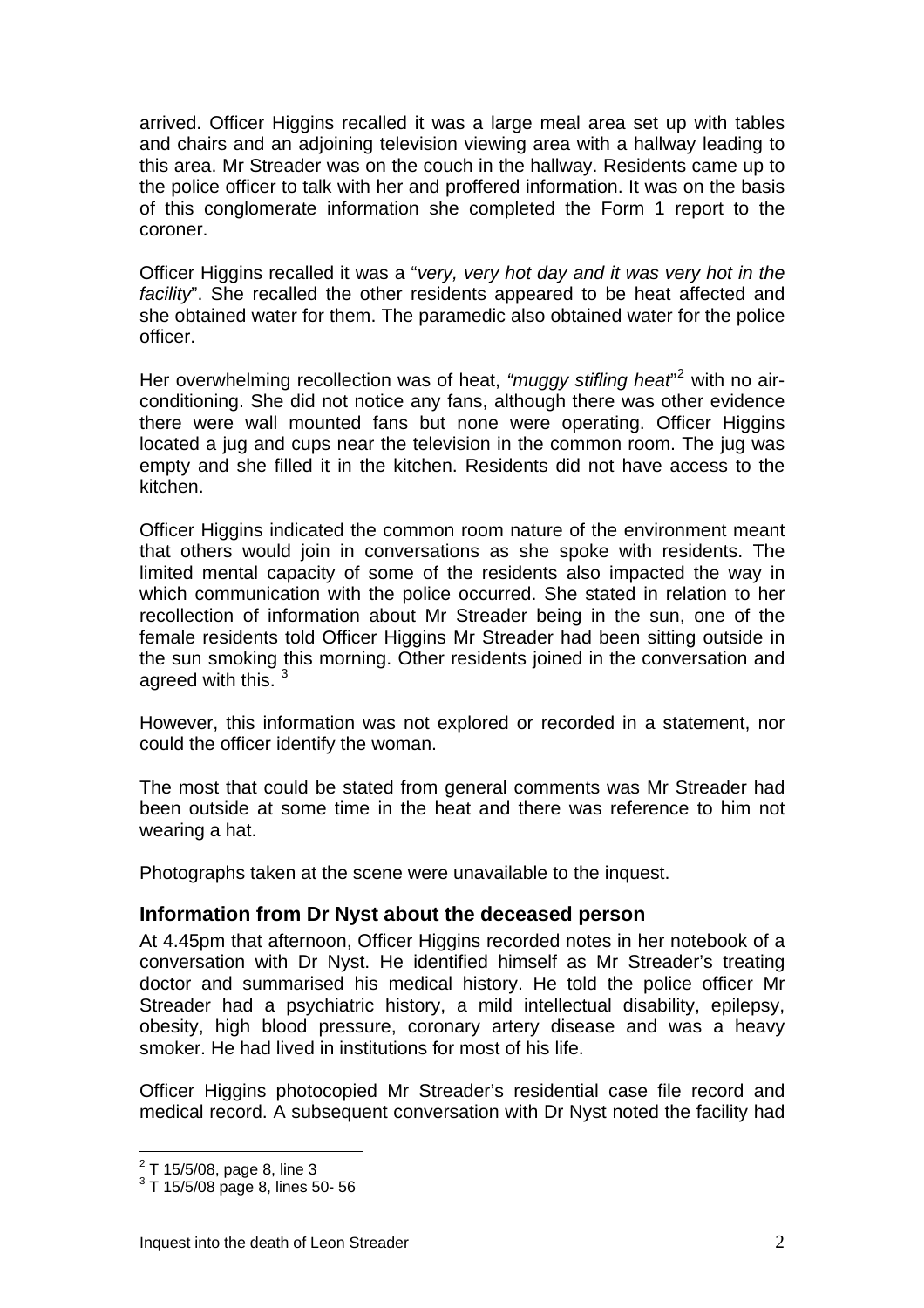applied for level three accreditation. $4$  She obtained information from Dr Nyst that Mr Streader received the aged care pension and did not receive any support from Mental Health Services or Disability Support. Dr Nyst informed her that medication prescribed for Mr Streader had been reviewed by a pharmacist for appropriate dosage. Dr Nyst had seen Mr Streader in the week before he died for a routine visit. There was nothing unusual in his condition. Dr Nyst explained the arrangement in place at the facility in the event of an emergency was to call triple zero for the ambulance.

Officer Higgins also made notes of conversations with the personal carer, Donna Norwood and a resident, Mr Simpson. Subsequently, the carer Donna Norwood expressed to the police officer her concerns that it would be unduly stressful for the resident Mr Simpson to provide a formal statement. He was said to be a sixty year old male with schizophrenia who had suffered previous strokes.

Attending ambulance and police officers recalled the day was extremely hot. An ambulance officer noted the conditions inside where Mr Streader was found were not noticeably cooler than outside. Information from the Bureau of Meteorology recorded the Brisbane temperature as high as 41.1 degrees Celsius at some time that day and in the 30's for the majority of the day.

## **Accommodation and staffing**

The residential facility has two separate residential buildings called Henderson House, which is the main hostel, and Pinjarra Lodge. At full capacity the combined facility could accommodate about 40 people. When Mr Streader died it was not at full capacity. Staffing levels were determined by the proprietors of the facility with no input from the carer whether additional staff was required. The more independent residents lived in Henderson House.

Dr Nyst informed Constable Higgins there was a staff member on hand 24 hours a day. During the weekdays there were always 2 people rostered on at all times, but this was different over weekend periods. At the time of Mr Streader's death only Ms Norwood was working. Constable Higgins was informed by Dr Nyst on 16 March 2004 that the ratio of staff to patients was 2 to 30. There was a care plan in place for his accommodation, medication and welfare.

## **Evidence at Inquest**

The two main sources of information to the inquest were the carer, Donna Norwood, and co-owner of the facility, Dr Phillip Nyst.

# *The carer, Donna Norwood*

Donna Norwood is now an enrolled nurse. At the time of Mr Streader's death she worked as a carer at Pinjarra Lodge. She was qualified in aged care and community nursing. The qualification included basic first aid and she updated her Cardio Pulmonary Resuscitation certification annually. She was employed

<span id="page-3-0"></span> $\overline{a}$ 4 Pursuant to *Residential Services (Accreditation) Act 2002*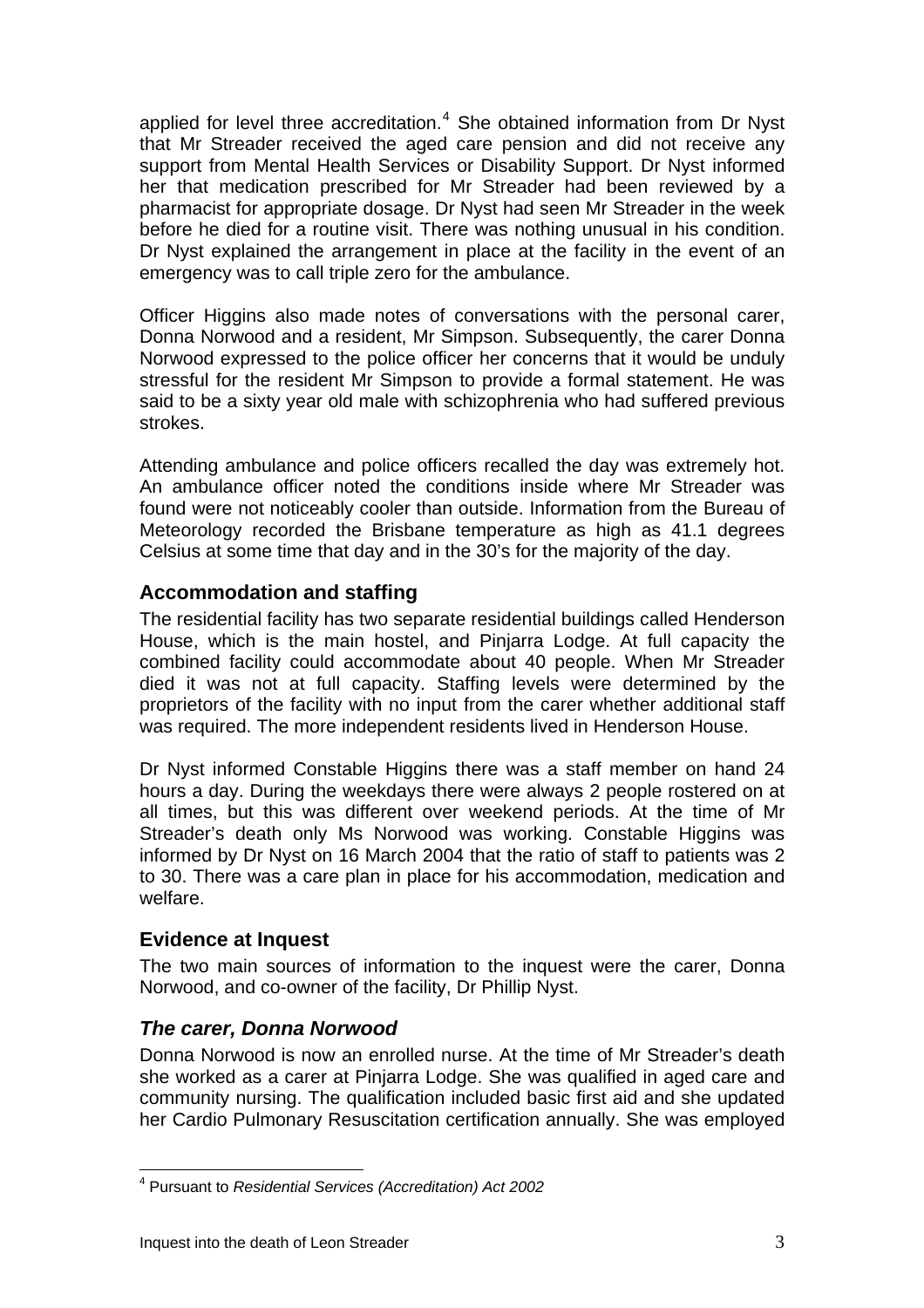by Blue Care during the week and worked weekends at Pinjarra Lodge. She had known Mr Streader since 1996.

On the weekend Mr Streader died, Donna Norwood commenced her shift at Pinjarra Lodge at 8.00am on the Saturday morning 21 February 2004. The shift was to conclude at 8.00am on the Monday morning, 23 February 2004. She told the inquest she was working alone that weekend, but she could not remember whether anyone had worked with her on the Saturday morning until 1.00pm. She said *"There was quite a few weekends where I would have to work alone and alone completely."*[5](#page-4-0)

Staffing requirements were set by Dr Nyst depending upon occupancy levels. She recalled it was not a full house situation at the time Mr Streader died. The number of residents varied between 30 and 50.

Her duties included being on call overnight and also preparing the breakfasts, morning teas, serving lunches, serving the meals, cleaning up, distributing medications, cleaning, and showering those who required assistance. The carer had a bed next to the office in Pinjarra Lodge, and she checked on the residents and the premises before retiring to bed. In the morning she checked again and during the night she attended to any call outs. There was no intercom system and residents would have to attend on the carer's room to alert her if there was any problem overnight.

Head counts were performed at meal times. Residents in Henderson House were more independent than residents at Pinjarra Lodge but all residents were free to come and go as they pleased.

She described an outside but undercover area used by smokers. It was covered with roofing iron and had seating. There was also an outside covered gazebo and a back porch.

Ms Norwood contradicted Dr Nyst regarding the rostering of a day shift worker as well as a 24 hour supervisor over weekend periods. I accept her evidence she worked every weekend at the time around Mr Streader's death from 8.00am Saturday until 8.00am Monday. Sometimes she was assisted by a second person in the mornings. If that person called in sick there was no back up.

She recalled giving Mr Streader his medication from the sealed Webster pack at about 12.20pm the day he died. Her practice was to place the medication from the pack into the resident's hand and watch them swallow the pills. At the time there was no record keeping of dispensing the medication, but subsequently a record keeping system was introduced.

There was no access to the kitchen by residents at all and Ms Norwood indicated she was only to provide the meals that were set. There were no facilities for accessing drinks in between mealtimes. There was no water

<span id="page-4-0"></span><sup>&</sup>lt;sup>5</sup> T 15 May 2008, page 21, lines 27-28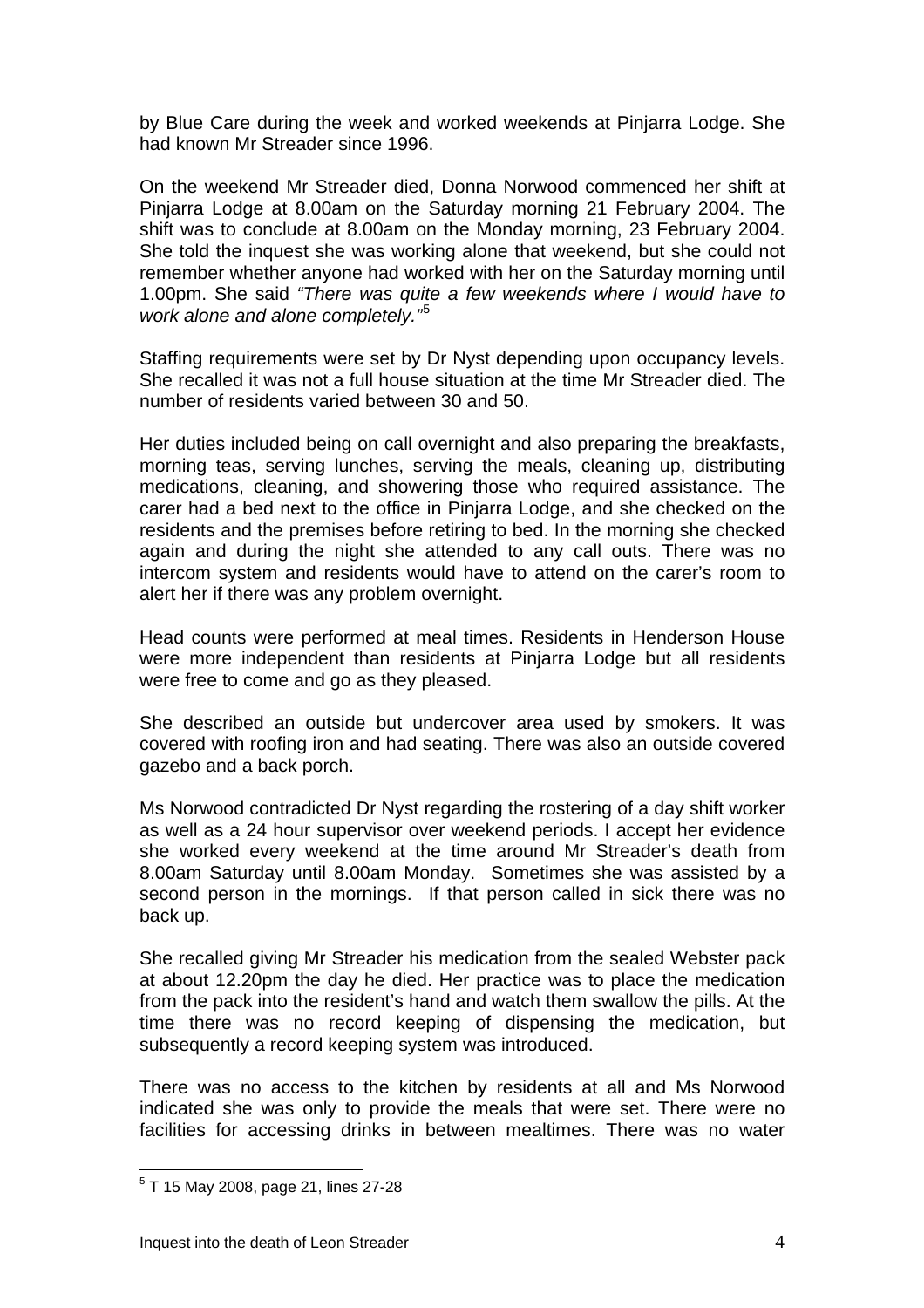dispenser. Residents could access water from their ensuite water taps adjoining their rooms. There could be up to four people sharing one en suite facility. In Henderson House there was a bathroom downstairs and a shower upstairs as well as a kitchenette upstairs.

On the day Mr Streader died, Ms Norwood indicated the jug and cups of water were provided to residents at the suggestion of the police officer. Even on that very hot day Ms Norwood confirmed drinks were only provided at the set meal times. Ms Norwood agreed the weather that weekend was extreme, even stifling, despite all the windows being open. She described it as unbearable and that many were complaining.

Significantly, at the time of Mr Streader's death there was no policy directing staff members to manage residents' need for hydration and cooling in very hot conditions. Dr Nyst expected staff to exercise common sense.

She had no recollection of Mr Streader complaining on that day and she remarked he was not usually reticent in voicing any complaint. Although there were some wall fans in the building, some of these did not work. She indicated management was fully aware some fans did not work. Ms Norwood had repeatedly brought it to managements' attention. There was no air conditioning in any part of the establishment which was quite old.

At breakfast time, tea, coffee and milk were provided. At morning tea there was tea, coffee or cordial, and tea and coffee at lunchtime. Medication was dispensed after lunch.

She told police she gave out medication, including Mr Streader's at about 12.20pm, and saw Mr Streader about 12.40pm and then again about 2.00pm when she was on the phone.

Mr Streader walked past to sit on the couch which is in the main hallway. Residents frequently sat on the couch and sometimes had a little nap.

She recalled about 3pm she was preparing for afternoon "smoko". She was preparing food in the kitchen when Ken Simpson approached her and said he was worried about Mr Streader. He could not wake him up and he thought he might be dead. She checked Mr Streader and could not detect a pulse. There was no sign of breathing. She was certain he was deceased. She felt him and he was very, very hot but there was no breathing at all.

She tried to contact Dr Nyst which she understood was the procedure, and then she rang the emergency services. I accept her evidence she had sufficient experience to be certain Mr Streader was deceased before she attempted to contact Dr Nyst or ring the ambulance.

On other occasions she had been told to ring Dr Nyst because there were complaints too many people were being taken to hospital. Dr Nyst subsequently disagreed with this evidence, indicating his advice to staff was, *"If in doubt, get them out (to hospital)"*. Ms Norwood was aware from Dr Nyst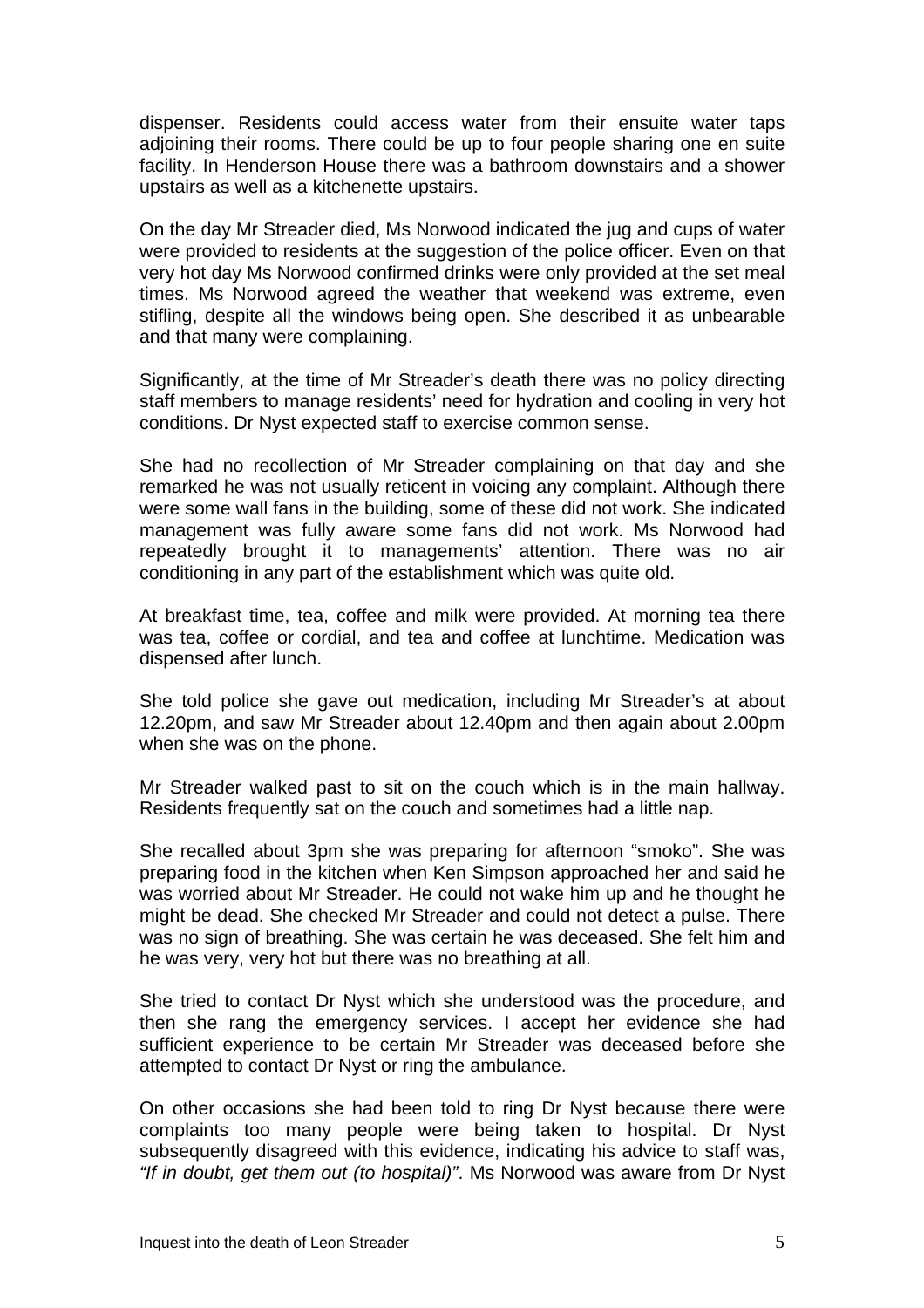that deaths were reportable to the coroner as deaths in care. She understood the death needed to be reported to the police and emergency services.

Ms Norwood told the inquest she had a longstanding concern over staffing levels and had raised this with Dr Nyst. She considered there was insufficient staff to manage sometimes challenging behaviours of residents, particularly at times when there was only one staff member rostered. Dr Nyst contended staff levels varied appropriately with occupancy levels.

After Mr Streader's death, a water cooler was hired which staff would refill with a bucket. There was also a drink vending machine available to residents.

It is acknowledged the residence is not a nursing home and support services do not extend to care that would be offered by a nurse. On the day Mr Streader died the evidence was there were 31 people resident at Pinjarra Lodge.

Ms Norwood had not ever considered that Mr Streader was more affected by heat than other residents. He showed no particular signs of distress on that day. He was mobile and there was no complaint from him. There was no indication he was unwell and she could not recall Mr Streader asking for a drink.

She knew Mr Streader was a smoker who used the undercover smoking area.

## *Ambulance Officer's recollection*

Queensland Ambulance Officer Scott Harrison was an advanced care medic who attended at Pinjarra Lodge at 15.45. He confirmed the day was very hot and inside the building was very hot too. $<sup>6</sup>$  $<sup>6</sup>$  $<sup>6</sup>$  He confirmed he could not feel any</sup> difference between the external and internal temperature. He had been told Mr Streader had been observed at about 3pm in this condition. He recorded Mr Streader's temperature by measuring inside his ear. The temperature was 40.2 degrees. This was recorded within ten minutes of arriving at Pinjarra Lodge. He noted dry skin which was hot to the touch. Mr Streader was not sweating. The ambulance officer recalled being called out to a number of similar incidents where people were apparently affected by the heat on consecutive very hot days.

## *Dr Phillip Nyst*

Dr Phillip Nyst is a general practitioner with an interest in psychiatry working in private practice and at various hostels in and around Brisbane. At the time of giving evidence he was also working as a resident in psychiatry at a Brisbane Hospital. He acknowledged he was the owner of a number of facilities where he also acted as treating doctor.  $^7$  $^7$  He also gave evidence he did not have financial interest in Murray Lodge, Herston Lodge, Windsor Lodge or Montray Villa.

<span id="page-6-0"></span> $6$ T 15 May 2008, page 62, line 1

<span id="page-6-1"></span> $7$  Page 84, lines 14-16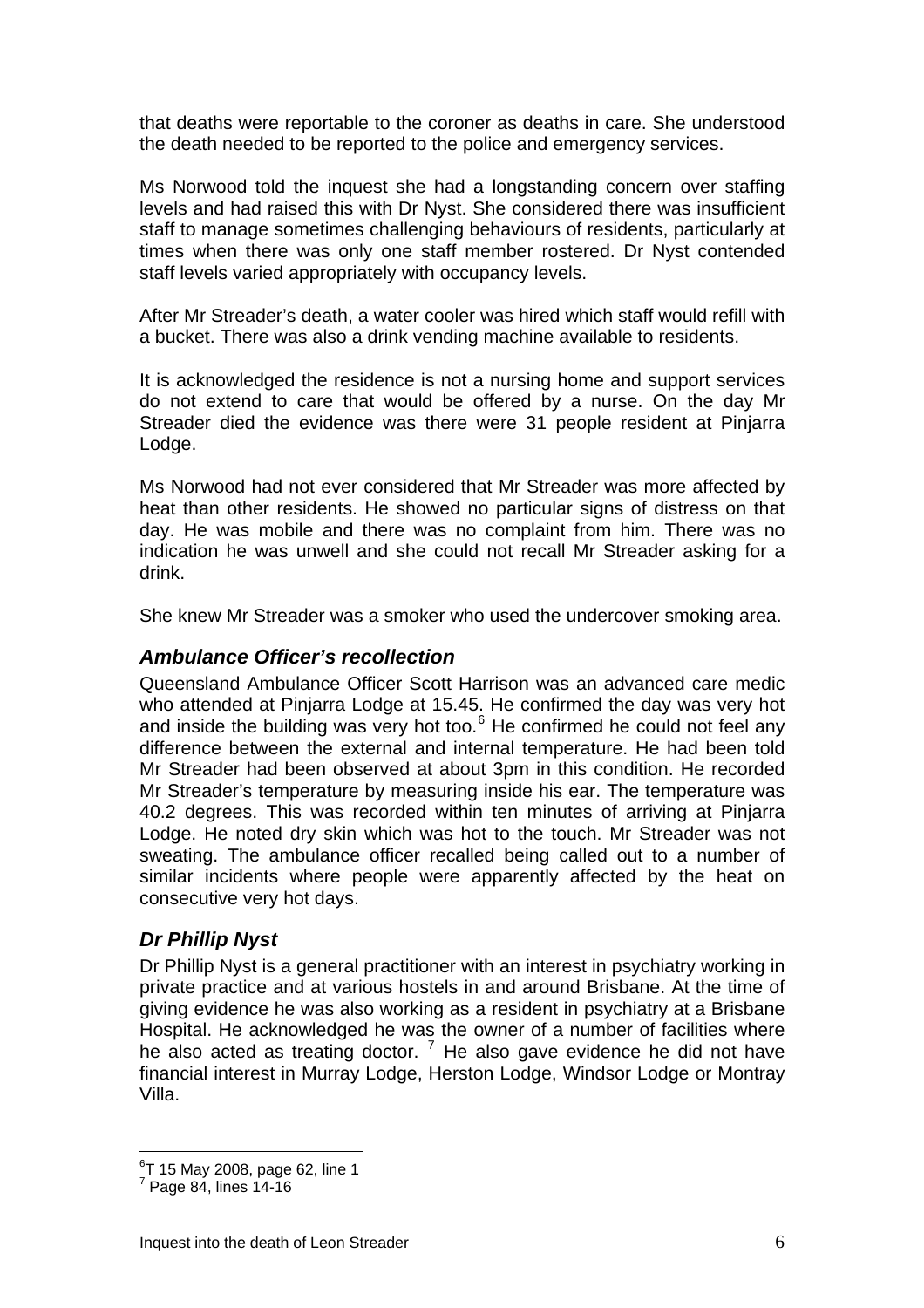He was a co-owner of the Pinjarra Lodge with his brother, Dr Malcolm Nyst at the time of Mr Streader's death. He was also Mr Streader's treating doctor. Dr Phillip Nyst oversaw the upkeep and general running of the lodge, but not on a day to day basis. He attended the residence weekly and conducted a weekly clinic. He issued a cause of death certificate for Mr Streader. The information available to the inquest indicates the certificate issued by Dr Nyst ascribed the cause of death to a cardiac condition. Although referred to by the investigating officer the document was not produced to the inquest.

Dr Nyst could not recall much of the detail of what occurred that day other than he was advised by phone of Mr Streader's death and it was a very hot day. He did not recall telling police he was the treating doctor and could issue a certificate but indicated this could be correct. He recalled he signed a death certificate stating a cardiac cause but did not know what had happened to the death certificate.

He indicated Mr Streader was overweight, a smoker with diabetes and at risk of sudden death at any time.

#### *Record keeping*

Dr Nyst acknowledged that his record keeping regarding attending and treating patients was not always reliable. It was brought to his attention his records did not match the indication that Modecate injections were given weekly or that Mr Streader was seen weekly.

Carers kept a record titled "Resident Progress notes" which recorded incidents or illnesses considered noteworthy. It is interesting to note Dr Nyst's notes do not refer to Mr Streader suffering seizures due to his epilepsy whereas the carer's notes have done so. $8$  The nature of some comments suggests not all such incidents have been recorded. These notes may be incomplete as there are only four pages commencing June 1996 and concluding December 2003, but nothing for the entire year 1999. Note keeping seems to have declined as the final page covers from October 2000 until December 2003.

The carer's notes also record a number of incidents where Mr Streader's behaviour caused concern for staff or other residents and an occasion when he was assaulted with a bottle to the head by another resident requiring a hospital attendance. There were also several occasions when Mr Streader was "missing" from the facility and subsequently returned by police. None of these matters are referred to in Dr Nyst's notes which invariably record Mr Streader as "psychiatrically as usual".

<sup>&</sup>lt;sup>8</sup> Exhibit C1

<span id="page-7-0"></span>September 1997, requiring hospitalisation after head injury and foot fractures sustained during seizure in the shower,

March 1998, October 1998, 2 fits in one day,

October 2000, lasting 20 minutes,

July 2001, fitting breathing very hard, Dr advised and taken to hospital,

September 2002, found on ground car-park, fitting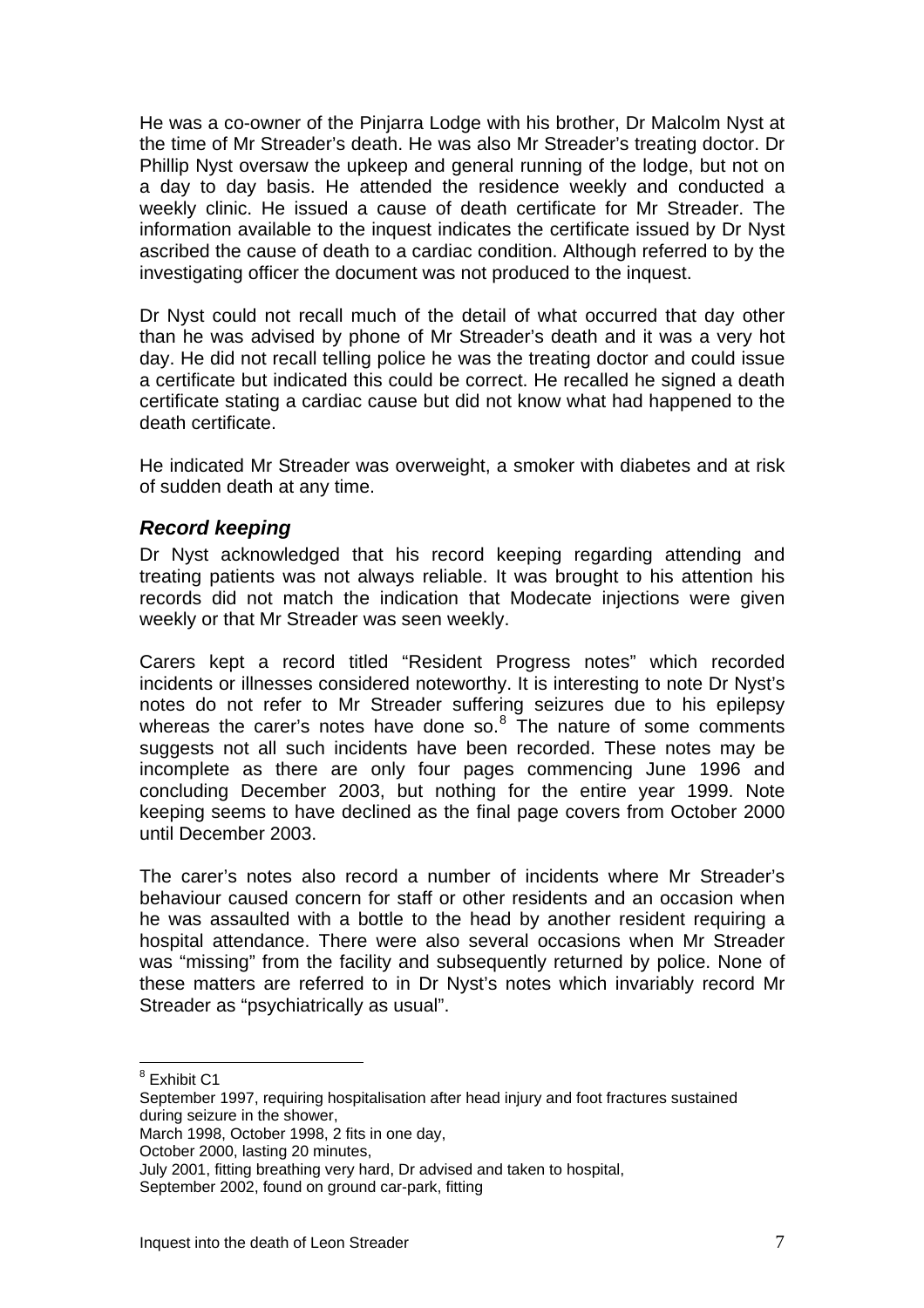There were only two pages of hand written notes of Dr Nyst that spanned a period from October 1996 to December 2003.

Dr Nyst indicated he had some short hand computer keys that he would type in. This was apparent from the record. The last page of the record is representative of the computer generated history made by Dr Nyst. It commences with the concluding section of a consultation on 22 November 2003 and states;

*"Seems psychiatrically as usual, no complaints, Modecate injection given by doctor."* 

On the issue of recording the administration of the weekly Modecate injection, I note this was either not performed weekly or only occasionally recorded.

From June 2003 to November 2003 the records indicate Mr Streader was seen on six occasions and the injection was given. This appears to be a monthly administration of a medication the doctor had prescribed to be administered weekly.

The document record may also be unreliable as it records attendances on two consecutive days on 23 and 24 December 2003 and documents the weekly Modecate injection was given on both those days, but the patient *"seems psychiatrically as usual, no complaints".*

After these entries there are then two entries for January and one in February 2004 which record Modecate being given but otherwise "*seems psychiatrically as usual and no complaints*". The computer record provided to the inquest ends on 10 February 2004. Mr Streader died on 22 February 2004.

Dr Nyst acknowledged this was an incomplete record. He indicated he had some 300 patients with psychiatric conditions he visited in hostel accommodation as well as his private patients.

He advised there was an annual review of medication by a pharmacist and Mr Streader was also seen at the Royal Brisbane Hospital from time to time as required. There are records of two such reviews for Mr Streader.

Dr Nyst considered a suggestion of the pharmacist to prescribe newer anti psychotic medication but decided against changing Mr Streader's medication because they had provided stability for the patient with control of symptoms over a long period.

Dr Nyst stated he was aware Largactil and Benztropine and Modecate can cause an impact on the body's ability to manage temperature.

No steps were taken to instruct the carer to monitor residents such as Mr Streader who were at greater risk of heat due to medication.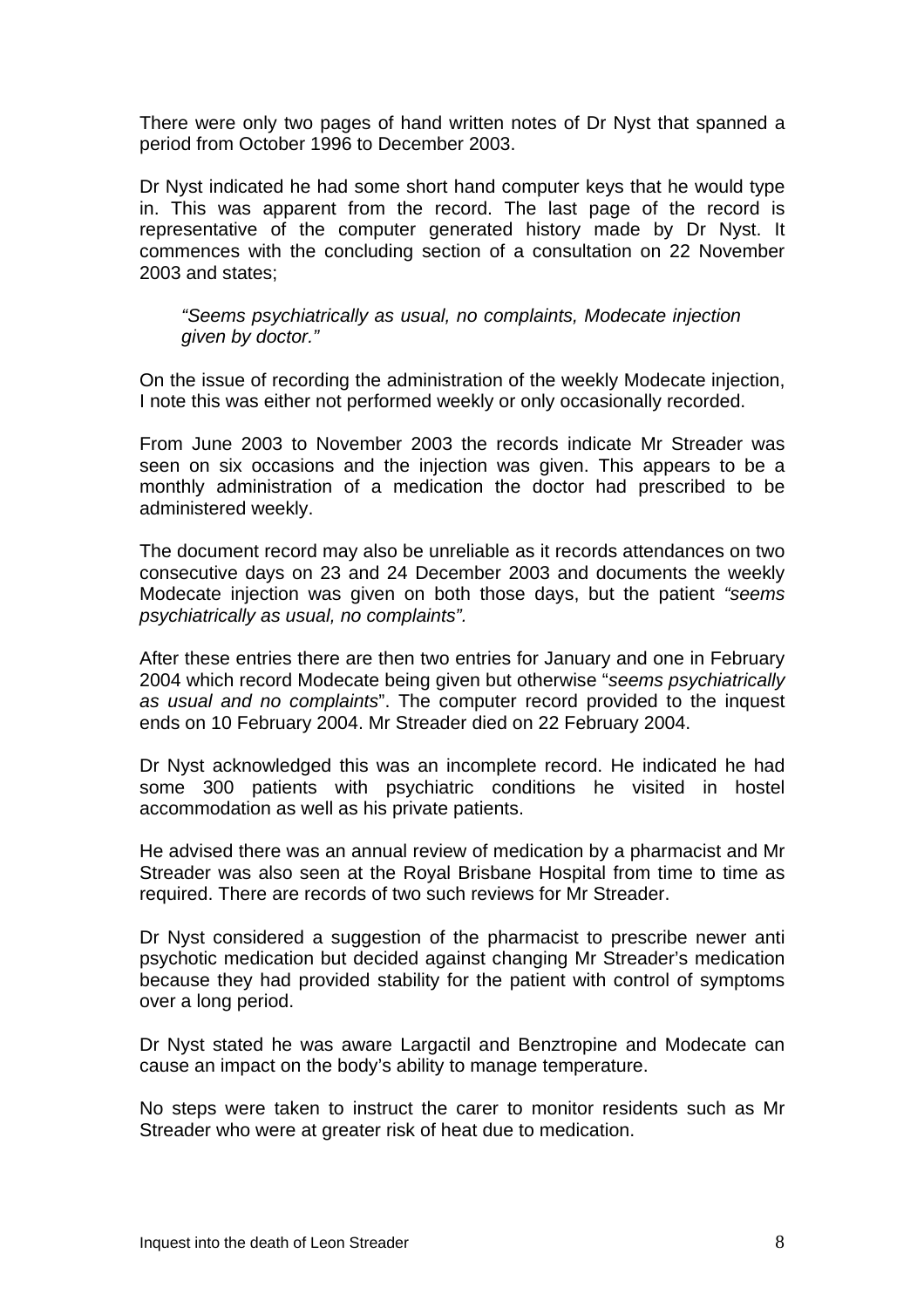Usually the carer was not informed as he considered the doctor was responsible. Dr Nyst's opinion was that Mr Streader had been on this medication for a number of years through a lot of very hot Queensland summers without experiencing any adverse side effects noted by Dr Nyst. He has never encountered a situation where he considered the cause of death involved heat stroke contributed to by medication.

Dr Nyst has not changed his practice or prescription of this range of drugs since Mr Streader's death.

He considered the issue of hydration as universally applying to all residents. He considered residents could always access cups.

Dr Nyst explained new staff receive a staff orientation manual. There is difficulty in obtaining staff.

He accepted it was the doctor's responsibility to report a reportable death rather than the carer, but in regard to Mr Streader, he said it did not occur to him this death was reportable at the time.

He considered the staffing level was adequate for what was required to be done.

He acknowledged that although desirable, not all staff have first aid training.

Dr Nyst acknowledged the fans were old and some were unserviceable. The expense and practicalities of air-conditioning such an old and multi-roomed facility was impractical.

Dr Nyst indicated Pinjarra Lodge was better than some other facilities he visited regarding staffing where there were times when no staff were working to supervise.

In thirty years practice of medicine Dr Nyst had not had a patient die of heat stroke or related illness while taking this range of medications. He said he had been involved in Mr Streader's care since the early 1980's and was his sole practitioner since 1996.

He could not recall any other occasion when Mr Streader exhibited signs of difficulty coping with heat.

Dr Nyst considered the possibility of heat stroke due to the medication as "*rare as rare. I'd never heard of it happening, I wasn't concerned about it, it was just a rare written down side effect*". [9](#page-9-0)

Dr Nyst said Mr Streader's schizophrenia was very well controlled and had not experienced an exacerbation for years. Mr Streader's overall condition had improved from previously being locked up in Wolston Park to living in the

<span id="page-9-0"></span> $<sup>9</sup>$  Page 110, lines 41-43</sup>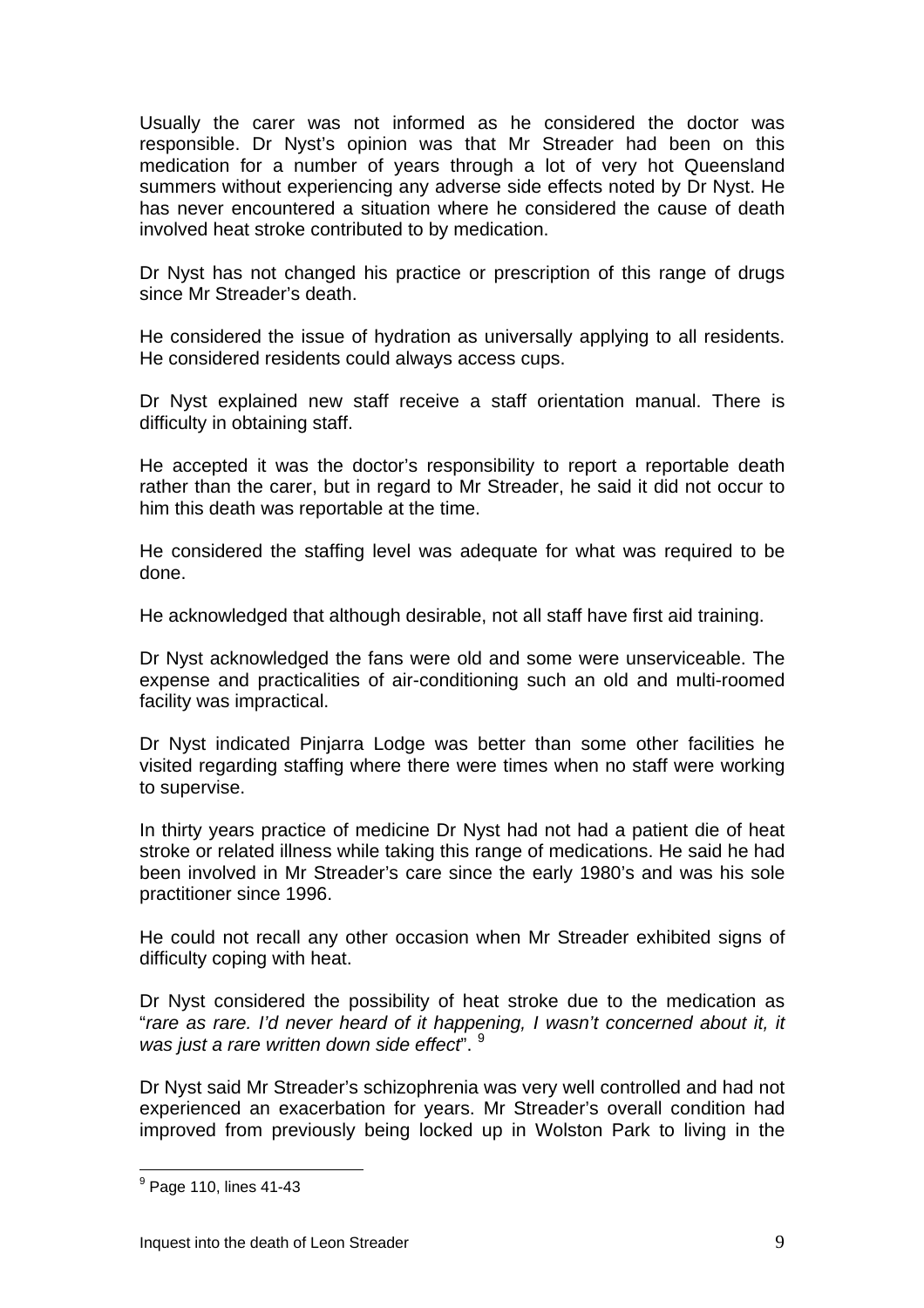community. In Dr Nyst's opinion the benefits of the medication outweighed the remote risk of heat related death.<sup>[10](#page-10-0)</sup>

*"The drugs he was on have been keeping him well for a very long time. I didn't see the need to change it to an unknown quantity"[11](#page-10-1)*

Dr Nyst confirmed Mr Streader was allowed to come and go as he pleased and did not need supervision although he sometimes needed prompting in personal care matters.

I remark that although strictly correct that Mr Streader could come and go as he pleased, there were several occasions documented in the carer's notes when he was recorded as "missing" from the facility and subsequently returned by police, sometimes the next day.

Dr Nyst was invited to respond to a proposed comment that a doctor with a financial interest in an institution where a patient is being treated by that doctor should not certify the cause of death. Dr Nyst acknowledged any death in these hostels were deaths in care and had to be reported. He did not directly respond to the suggestion but emphasized that people in these types of hostels "*have no-one else…..The hostels can't get other doctors to go there".*[12](#page-10-2)

## *Autopsy*

Dr Beng Ong examined Mr Streader and performed an internal autopsy. Dr Ong examined the body and conducted toxicology and histology tests. He noted the information that Mr Streader's body temperature was recorded by the attending ambulance officers at 40.2 degrees. He concluded the cause of death was heat stroke and that coronary atherosclerosis contributed to his death. The brain showed signs consistent with the clinical history that Mr Streader suffered from epilepsy.

Dr Ong stated, "*I think the - the main reason why I came to a conclusion was a recorded body temperature of more than 40 degrees by - and that was taken by the paramedics I believe*."[13](#page-10-3) Dr Ong explained usually there are no other signs of heat stroke to be observed at autopsy.

He explained the interaction between the heart condition and heat stroke. He said,

*"It's actually the other way around with the heatstroke exacerbate his heart condition. What I find in heatstroke is that he - you get one of the complications you get is low blood pressure and because his heart condition was really so bad it compromise further the circulation of blood to the heart and - and as a result that he probably collapse and - and die."[14](#page-10-4)*

<span id="page-10-0"></span><sup>&</sup>lt;sup>10</sup> Page 11, lines 38-40

<span id="page-10-2"></span><span id="page-10-1"></span><sup>&</sup>lt;sup>11</sup> Page 112, lines 1-3<br><sup>12</sup> Page 118, lines 43-44<br><sup>13</sup> 20 June 2008, page 2, lines 54-57<br><sup>14</sup> Page 3, lines 13- 21

<span id="page-10-4"></span><span id="page-10-3"></span>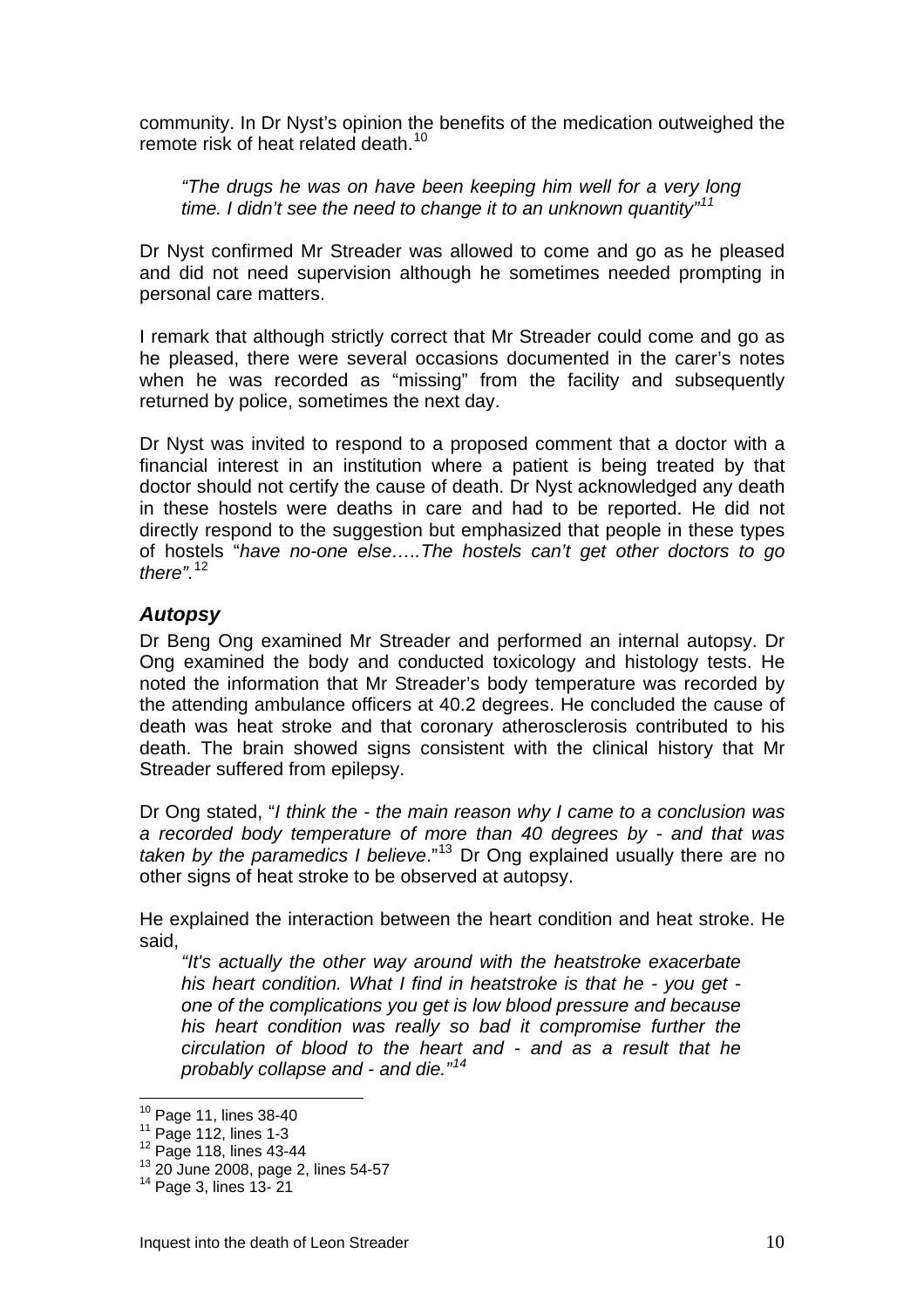Dr Ong confirmed there are no signs at autopsy to confirm whether or not Mr Streader exhibited any particular symptoms of heat stroke. He agreed that Mr Streader might have died quite quickly due to the inter-relationship of the impact of heat stroke and his heart condition.

Concerning the possible side effects of affecting the body's control of temperature, Dr Ong said; *"I know that Chlorpromazine effect temperature regulation but I'm afraid that that's all to the extent I know."*[15](#page-11-0)

He acknowledged that the extent of coronary atherosclerosis disease suffered by Mr Streader was sufficient in itself to be the cause of death.

Dr Ong also explained *"we can only tell for certain that he - he actually dies from coronary atherosclerosis if there's any acute changes to the arteries or to the heart".* 

He confirmed there would be no evidence at autopsy if a person died of a fatal arrhythmia.

It was the recording of a body temperature of 40.2 degrees which caused Dr Ong to prioritise heat stroke over coronary atherosclerosis as the cause of death. He acknowledged this was an after death reading.

It was put to Dr Ong that Mr Streader was last seen alive at about 2pm and his temperature was taken at approximately 4pm. It was suggested to him that after death the temperature of the body would tend to become that of its environment.

Dr Ong responded that the process of equalising the temperature with the environment takes *"really hours".* 

He explained, for example if Mr Streader's body temperature at the time of his death was 37 degrees, it would be most unlikely to rise to 40.2 in 2 hours.

He accepted it could be possible that Mr Streader's temperature at death was just below 40 degrees (which does not constitute heat stroke) and rose to 40.2 degrees within 2 hours of his death.

Given information that it was unknown how long Mr Streader was outside and unknown whether it was in direct sun or not, Dr Ong considered he would downgrade heatstroke to the second cause of death contributing to death primarily caused due to coronary atherosclerosis.

He acknowledged it was possible Mr Streader could die just from coronary atherosclerosis irrespective of the temperature that day.

<span id="page-11-0"></span> $15$  Page 3, lines 51-52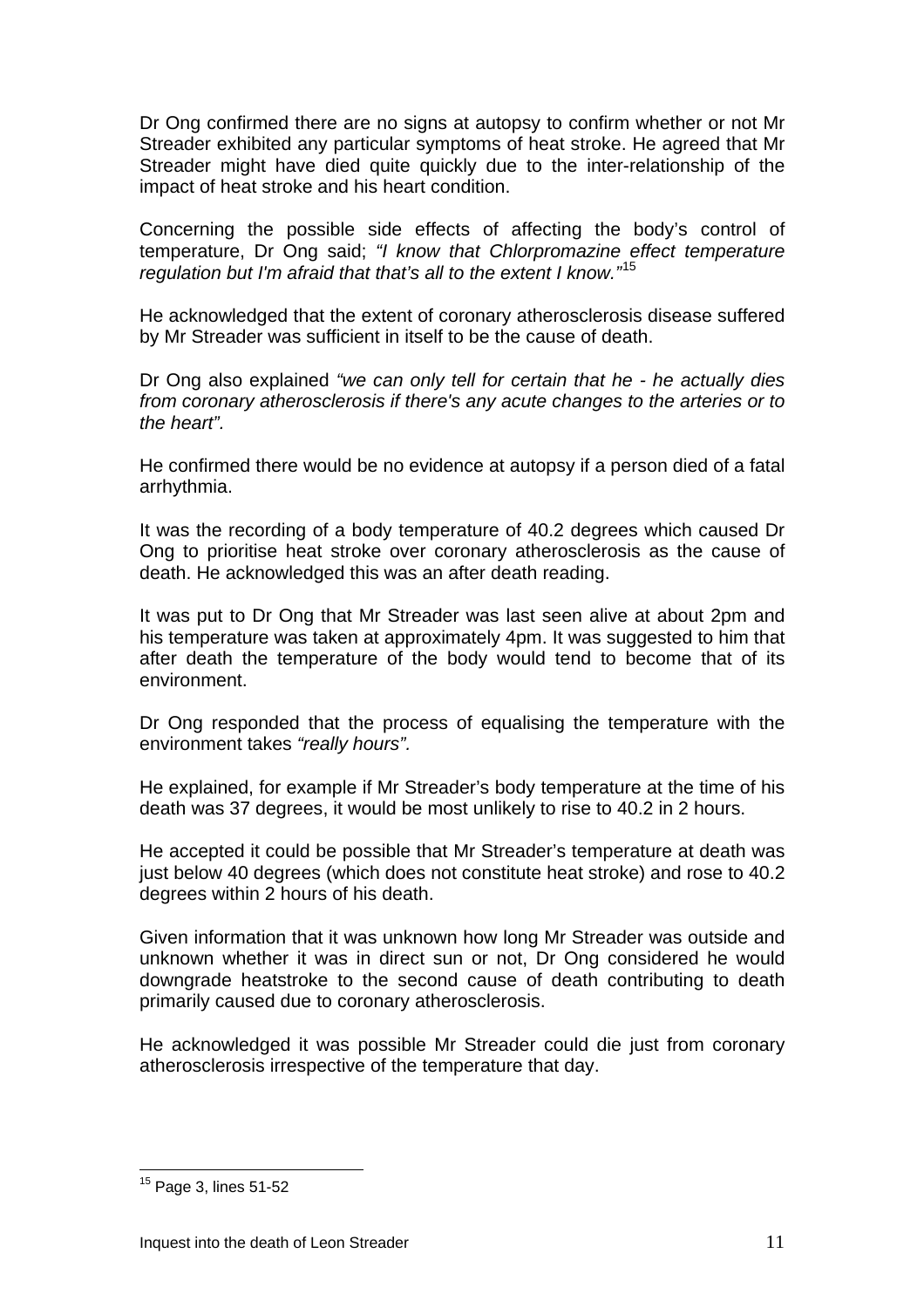Dr Ong agreed that if there was no evidence of other symptoms of heat stroke demonstrated this would militate against heat stroke being a contributing cause of death.

In re-examination it was clarified the evidence was residents had found Mr Streader apparently deceased at 3.00pm and it was about 4.00pm when ambulance officers took the temperature. This might be significant and Dr Ong wanted to understand the environmental temperature. For example, if the environmental temperature was 40 degrees it would be quite difficult for the body temperature to rise above the immediate environment. There was no direct evidence of the room temperature. Attending ambulance and police officers indicated they felt the temperature inside the facility was no different to the outside temperature.

Information form the Bureau of Meteorology for Brisbane that day recorded the temperature as follows;

2.00pm - 40.9 degrees 2.30pm - 38.2 degrees 3.00pm - 37.9 degrees 3.30pm - 37 degrees 4.00pm - 35.7 degrees

Clarification of the evidence confirmed the body temperature was taken between 3.30pm and 4.00pm. The evidence was the external temperature was declining and was below 40 degrees by 2.30pm and down to 37 degrees by 3.00pm.

The obvious conclusion drawn by Dr Ong was that if the environmental temperature within the facility was below 40 degrees at the time of death, it is impossible for the body temperature to have risen after death to 40.2. An assumption would have to be made that indeed the inside temperature was less than forty degrees, but the trend of temperature was downward from 2.00pm and therefore I consider this assumption can be made. .

Dr Ong was resolute in his conclusion;

*"I still think based on - based on the temperature taken that Mr Streader's body temperature was probably above 40 when - by the time he - when he died."[16](#page-12-0)*

## *Medical conditions and history*

Dr Nyst was Mr Streader's sole treating general practitioner since 1996 until his death in 2004. Mr Streader suffered from epilepsy, schizophrenia and obesity.

There was nothing in Mr Streader's documented medical history indicating any previous problem with heat related illness while subject to the medication

<span id="page-12-0"></span><sup>&</sup>lt;sup>16</sup> Page 11-12, lines 58-3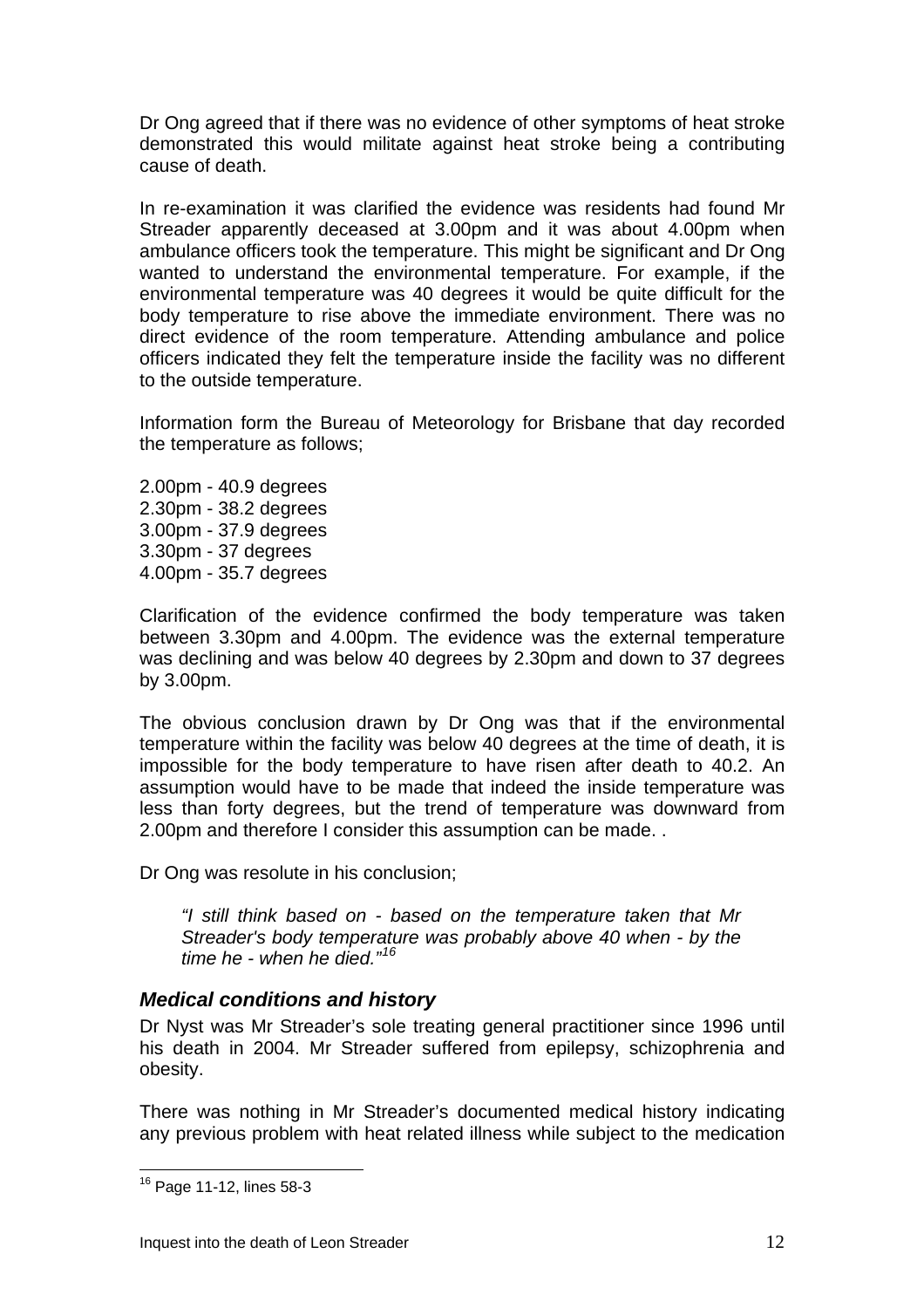regime. Given the very limited extent of the documentation maintained by Dr Nyst, I decline to draw any conclusion that Mr Streader had no history of heat related symptoms. There is simply insufficient information recorded in the medical record to consider it a complete and reliable document.

#### *Medication*

Mr Streader was prescribed the following medications at the time of his death.

Antenex tablet (diazepam) - 5mg - one twice daily to treat anxiety

Benztropin tablet (cogentin) - 2mg - one twice daily, but being taken only once daily according to the medical record, to treat side effects from anti-psychotic medication

Dilantin tablet - 100mg - one daily, to treat epilepsy

Largactil tablet (Chlorproamzine) - 100mg - one twice daily, to treat schizophrenia

Modecate injection - 50mg/2ml - weekly, to treat schizophrenia

#### *Expert pharmacology and toxicology evidence*

Professor Olaf Drummer is a forensic pharmacologist and toxicologist. He heads the Forensic and Scientific Services at the Institute of Forensic Medicine and Monash University Department of Forensic Medicine. He reviewed information to provide an expert opinion on likely effects of drugs on the deceased person either alone or in combination, how these effects might manifest themselves and the appropriateness of medications.

It is noted Professor Drummer was briefed with initial information from the police report which included the assertion Mr Streader was sitting in the sun for most of the morning. Subsequently at inquest that assertion was queried and I consider it unreliable. However, I do accept the evidence that Mr Streader's body temperature was recorded by ambulance officers at 40.2 degrees, as reliable.

Professor Drummer referred to Dr Nyst's medical notes as "sparse". I would agree. Professor Drummer also noted in the weeks leading up to Mr Streader's death that Dr Nyst's record was "*seems psychiatrically as usual, no complaints"*.

Professor Drummer noted the pathologist's observations of dilated heart and extensive atherosclerosis and signs consistent with epilepsy. He noted the pathologist concluded the cause of death was heat stroke and that coronary atherosclerosis was a contributing factor.

Professor Drummer helpfully summarized the general effects of the prescribed medication.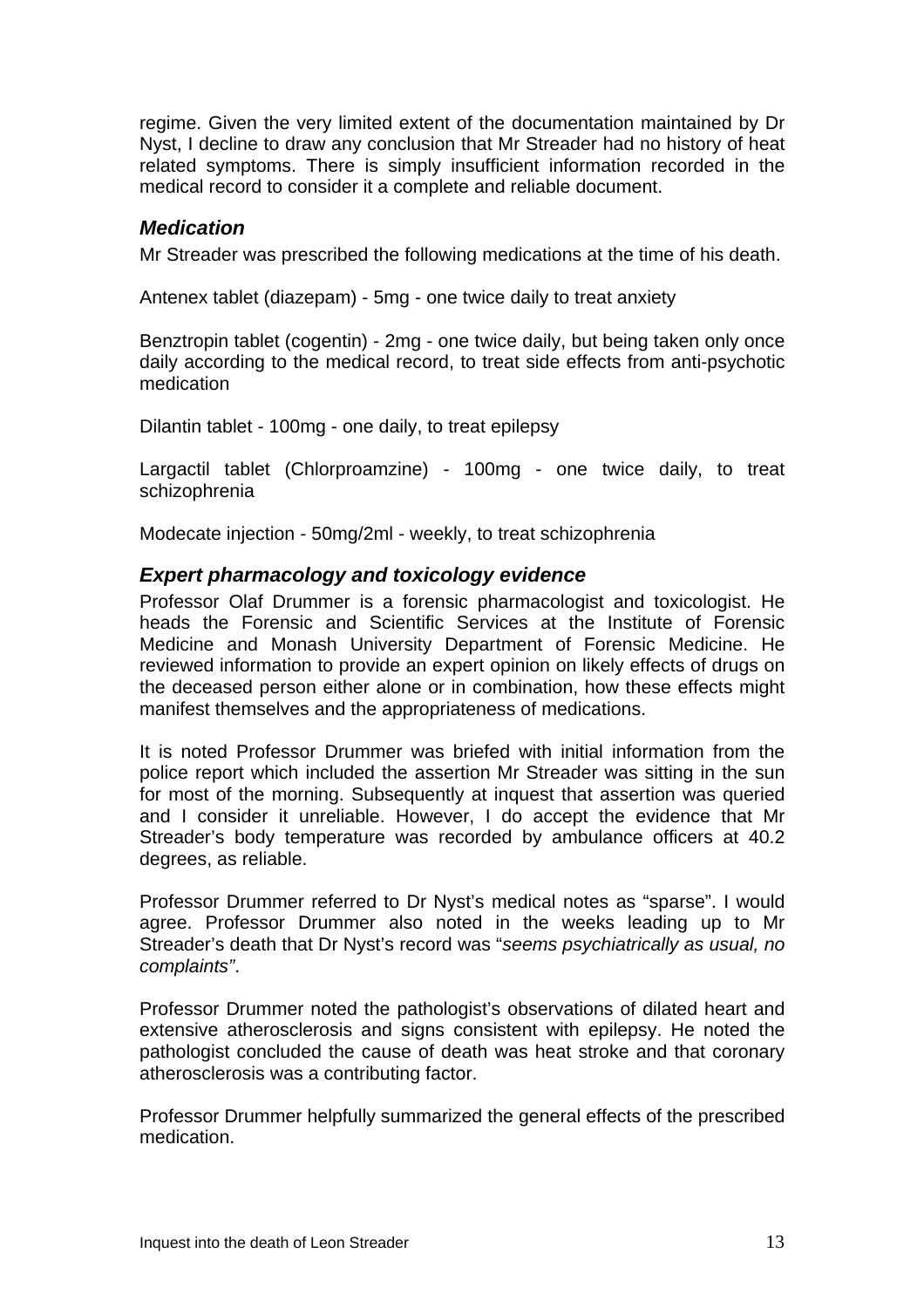Antenex is an anti anxiety drug known as diazepam. A daily dose can be up to 40mg and the prescribed dose of 10mg split into two doses is quite common and safe. It also helps prevent seizures and there are very few drugs that cannot be used in association with it.

Benztropin (Cogentin) is a drug used to treat the side effects including shaking, of anti psychotic medication namely the Largactil and Modecate. The recommended dose is up to 6mg daily. The drug can cause hyperthermia in hot weather by reducing the ability to sweat (anhidrosis). Mr Streader's medical notes indicate he was only taking one dose per day of 2mg which is a third of the recommended dose. Professor Drummer conceded it was logically consistent that the lower dose could be expected to reduce the risk of elevated temperature although he had not seen any literature to this effect.

Dilantin is a commonly used anticonvulsant to treat epilepsy. A dose can be as high as 1000mg per day and the therapeutic dose is from about 8-20mg/L. Professor Drummer noted testing of the level of this drug was performed on 28 October 2003 and gave a low result of 4.8mg/L but the dose remained the same at the time of his death.

Largactil is one of the older style anti-psychotic medications used to treat schizophrenia. Daily doses can range up to 300mg. This drug can also affect temperature regulation and has the ability to cause heat stroke in hot weather.

Modecate is an injection of an anti psychotic drug Fluphenazine to treat schizophrenia. The recommended dose includes 50mg weekly by intramuscular injections if the patient has become accustomed to the drug. The drug is counter-indicated if there is marked atherosclerosis. It also reduces the threshold for seizures in people with epilepsy, but can be given to people suffering with epilepsy who are taking anticonvulsants.

Professor Drummer considered the overall range of prescribed drugs for the diagnosed conditions was not unusual, although he could not say whether they were appropriate because he had not assessed the patient clinically. However, he considered the fact Mr Streader was obese and suffering cardiovascular disease as adding to his risk of becoming heat affected having regard to the use of two medications which can affect temperature regulation.

Professor Drummer confirmed the obvious expectation that a treating doctor should be familiar with contra-indications of various drugs to avoid unnecessary adverse combinations.

Professor Drummer considered Mr Streader had a complicated medical overall condition with a number of conditions affecting him and all he could say was the two identified drugs had the potential of exacerbating exposure to heat and could exacerbate heat stroke. He could not state that Mr Streader had heat stroke or that this was exacerbated by the drugs, and he deferred to the pathologist if he was able to reach a conclusion. He considered there was a possibility the two drugs could have affected Mr Streader's ability to cope with heat. If there was any evidence of dehydration he would expect this could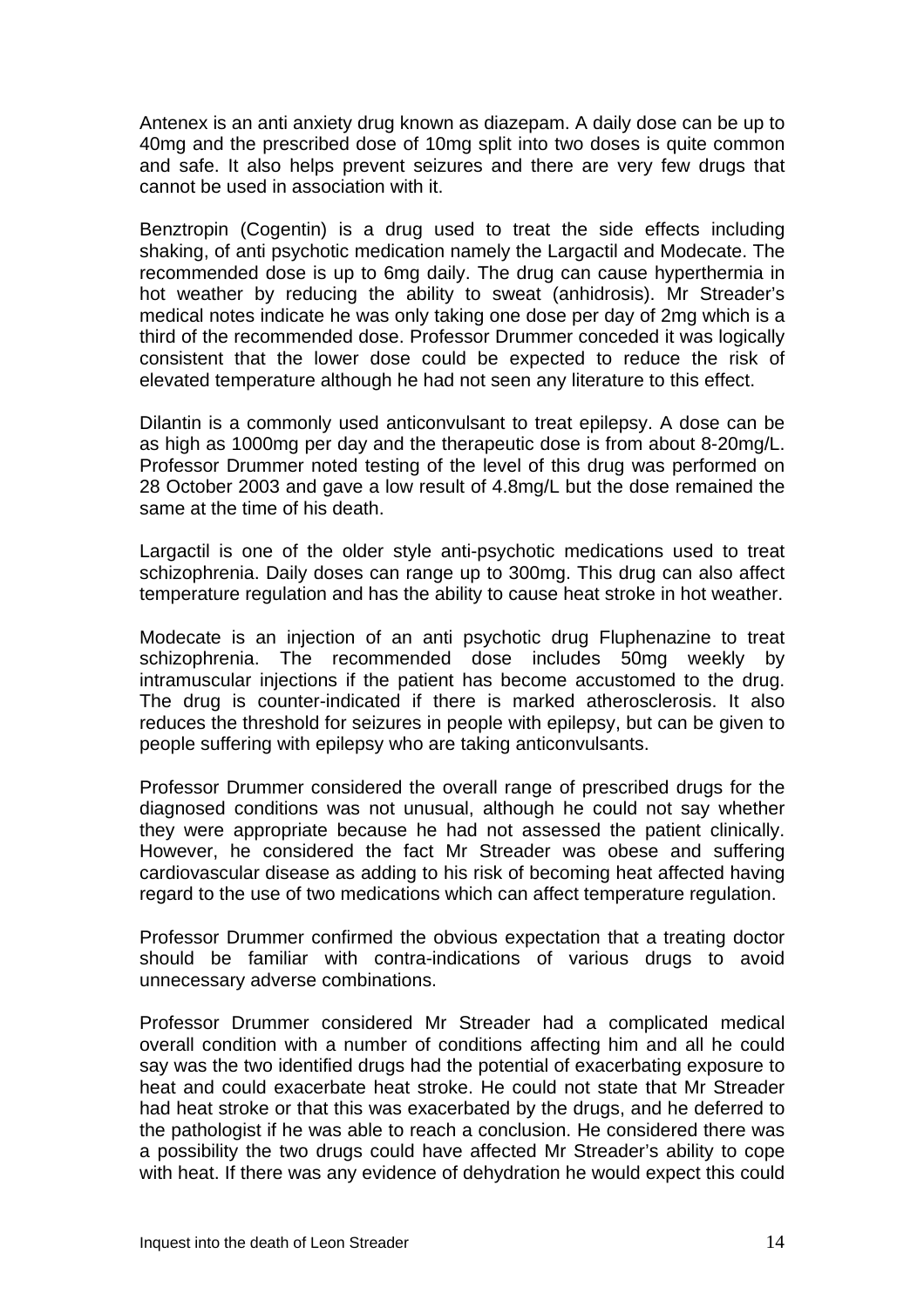also be a relevant factor. He accepted that if the evidence was that the inside temperature was not discernibly cooler than outside, which was in excess of 40 degrees, and Mr Streader was taking the two drugs then he could still be at risk of heat stroke.<sup>[17](#page-15-0)</sup>

Professor Drummer noted the toxicology level for Antenex (Diazepam) was very low at .01mg/kg. This suggested he had not been taking the medication for some time, although he could not say how long. The chlorpromazine (Largactil) level of .13mg/kg was consistent with the prescribed dose. The Phenytoin (Dilantin) was also on the "low side" at 3mg/kg in the Professor's opinion, which would reduce his ability to withstand any convulsions. It is important to note Mr Streader's most recent documented seizure event was in July 2001. I agree therefore with the proposition his epilepsy was under control.

Although the antipsychotic drug chlorpromazine (Largactil) was said to be an older style typical antipsychotic, its choice was not subject to adverse comment by reviewing witnesses. There had been a long history in the practice of medicine over a fifty year period of prescribing the combination of Benztropine (which may reduce sweating) with Chlorpromazine and Fluphenazine. Both may increase body temperature.<sup>[18](#page-15-1)</sup> The regime is less common now with the introduction of newer antipsychotic medications, but these newer drugs also have adverse side effects.<sup>[19](#page-15-2)</sup>

Professor Drummer agreed with the listed known symptoms for heat stroke and emphasized the main one to be a core body temperature over forty degrees.

Professor Drummer stated he was not able to comment on drug related heat stroke being a rare event nor would he comment on clinical medical matters.

He noted from the toxicology test the diazepam (Antenex) was low at .01 milligram per kilogram. It suggested he had not taken the Antenex for some time.

He confirmed the particular range of drugs prescribed was appropriate for the medical conditions under treatment, namely epilepsy and schizophrenia.

In concluding his evidence Professor Drummer considered if the pathologist's opinion was that heat stroke caused Mr Streader's death, then these two drugs could have a contributing factor in the death but he could not say that this possible side effect had or had not in fact occurred in Mr Streader's case.

Associate Professor of Pharmacology Lindsay Brown assisted the court with his review of information. He is based at the School of Biomedical Sciences at the University of Queensland.

<span id="page-15-1"></span><span id="page-15-0"></span><sup>&</sup>lt;sup>17</sup> Transcripts 22/4/2008, page 8, lines 7-22<br><sup>18</sup> T2 page 28<br><sup>19</sup> Transcript 22/4/2008, page 12

<span id="page-15-2"></span>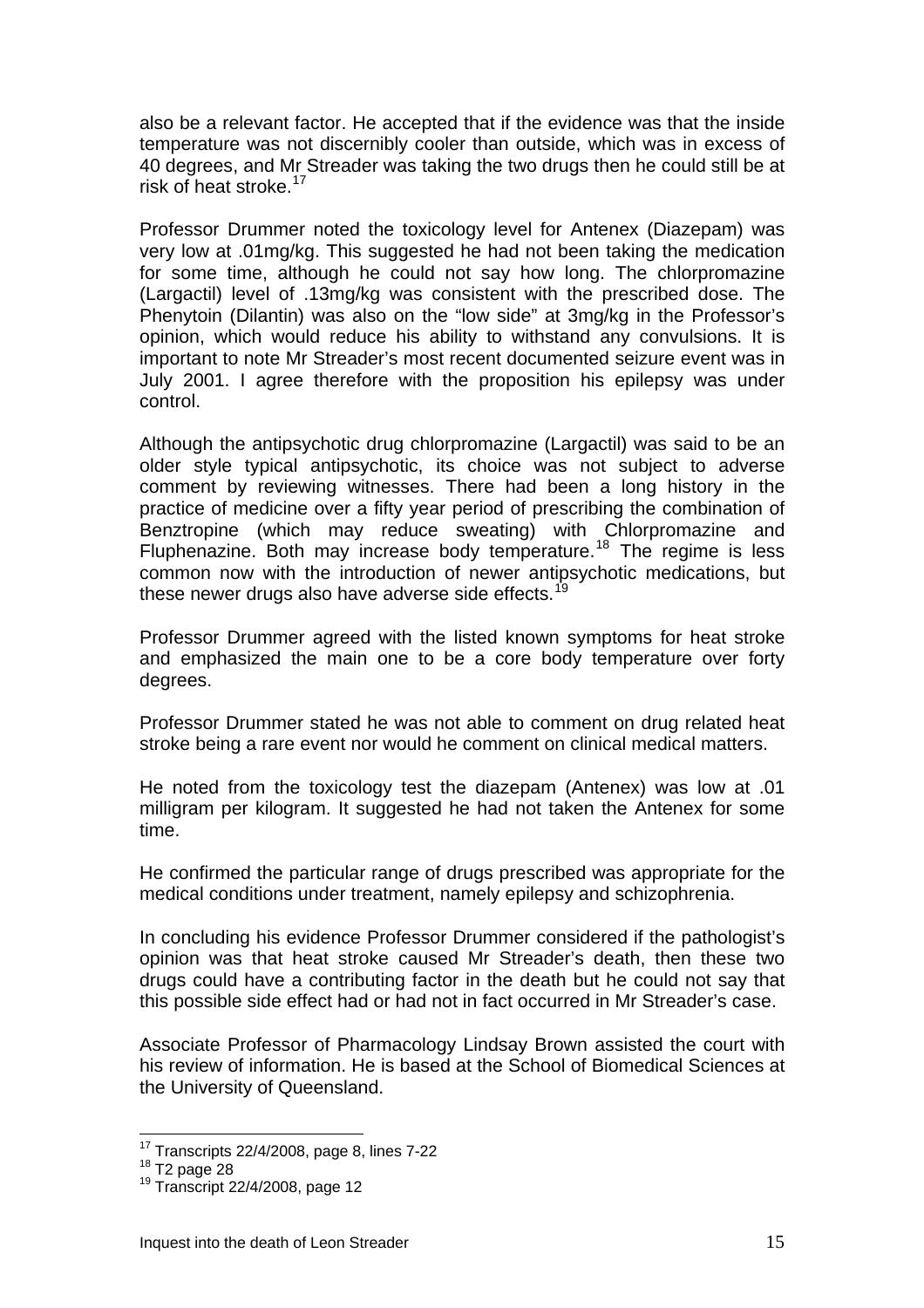He explained there were documented cases reviewed in the literature which recorded instances of heat stroke in association with particular medications. He referred to a case from Hong Kong where the person suffered heat stroke and was taking medications similar to Mr Streader. In that instance the person was aged 48, and working outside in a car park within a recorded day temperature of 36.2 degrees on the day he developed heat stroke. He was treated over a two week period and survived, but then suffered another episode of heat exhaustion six weeks later.

He was quite clear that Benztropine can cause heat stroke or exacerbate heat stroke in the right environmental conditions.<sup>[20](#page-16-0)</sup>

Both the Chlorpromazine and Fluphenazine also have this potential impact. The mechanism of these drugs inhibits the neurotransmitter Dopamine. Some of the affected receptors in the brain are responsible for temperature control so when the receptors are blocked the body cannot moderate body temperature in the usual manner. He expected the effects of Benztropine and Chlorpromazine would be additive in impacting together to reduce the body's ability to regulate core body temperature and to produce sweat which is a mechanism to reduce body temperature.

He also confirmed heat stroke can occur due to the extreme nature of the environment and does not necessarily require exertion.<sup>[21](#page-16-1)</sup> Obesity also increased the risk but Professor Brown was not convinced that coronary atherosclerosis would worsen heatstroke.

Professor Brown thought it was very unlikely that the Benzodiazepam taken by Mr Streader may have contributed to heat stroke.<sup>[22](#page-16-2)</sup> He also considered the low level of diazepam, which was taken to reduce risk of seizures, was unlikely to have masked the convulsions which might otherwise be signs of Mr Streader suffering from heat stroke.

He expressed a similar hesitation to comment on clinical matters and could only say there was a high probability the medications did worsen his heat related illness.  $^{23}$  $^{23}$  $^{23}$  He said it was likely these two drugs could have worsened the effects of any exposure to hot weather.

There are references available to medical practitioners to check for contraindications when prescribing medications. The most recent reference book, the Australian Medicine Handbook, did not provide a warning of heat related illness in relation to the drug, Largactil. $^{24}$  $^{24}$  $^{24}$ 

Not every person taking these medications has the same susceptibility to develop heat stroke in adverse environmental conditions. It was interesting in

<span id="page-16-0"></span> $20$  T 2 page 26, lines 26-36

<span id="page-16-2"></span>

<span id="page-16-1"></span><sup>&</sup>lt;sup>21</sup> T page 25, lines 35-40<br><sup>22</sup> T2, page 24, lines 18-20<br><sup>23</sup> T2, page 29, lines 39-44<br><sup>24</sup> T 2 page 34 line 10

<span id="page-16-4"></span><span id="page-16-3"></span>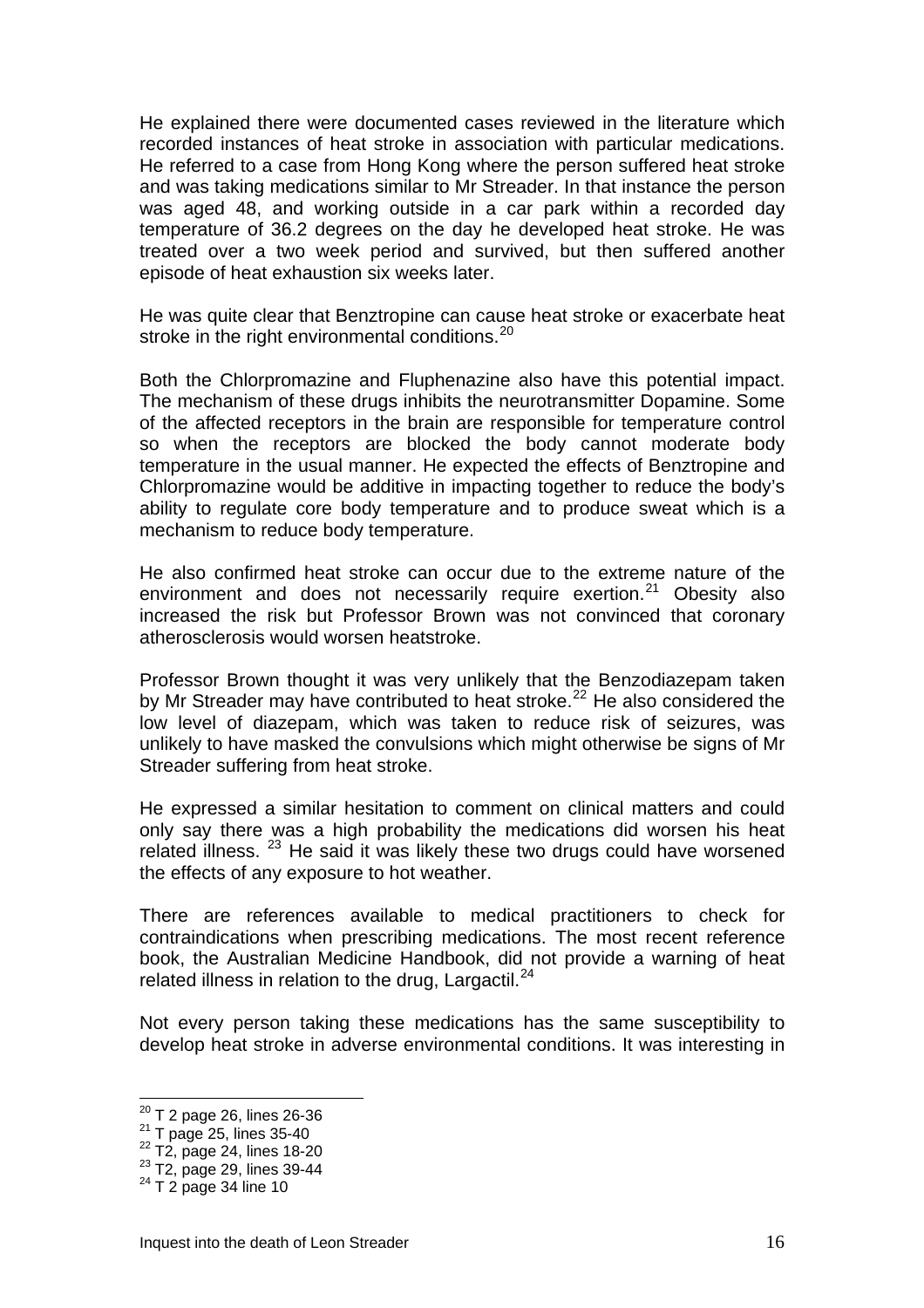this country to discover there are no documented studies on heat stroke causing death according to Professor Brown's research.

Professor Brown said it was a "*high probability that given their mechanism of action, the combination of Benztropine, Chlorpromazine and Fluphenazine could worsen heat related illness*". [25](#page-17-0)

Heat exhaustion can worsen and become heat stroke very quickly, but not all symptoms necessarily are evident in every case.

Professor Brown expected there would be evidence of some of the symptoms of heat stroke which include throbbing headache, dizziness, confusion, nausea, agitation, disorientation, and hallucination. However he noted where a person was asleep he was not sure how they would show these effects.

Professor Brown confirmed heat stroke was a rare illness documented at one in a million from United State figures. Drug induced heatstroke is a small proportion of that group.<sup>[26](#page-17-1)</sup> He declined to draw the conclusion that people with drug induced heat stroke who did not demonstrate any symptoms would be very small because he considered this may be explained as symptoms not being noticed and treatment not being provided.

At its highest, Professor Brown agreed that if Mr Streader died of heat stroke it was possible this was associated with prescribed drugs. He could not be precise to state it was merely possible or probable, but leaned towards "*probable because the mechanism of action of these drugs are very clear to worsen the symptoms of heatstroke*".[27](#page-17-2) On re-examination Professor Brown confirmed his opinion it was highly probable the drugs worsened the heatstroke.

Professor Brown noted the similarity of case reports which led him to consider Mr Streader's death was one of those extremely rare cases of drug related heat stroke. $^{28}$  $^{28}$  $^{28}$ 

He also emphasized that although Mr Streader had been on the range of medication for many years and lived in Queensland, the particular weather conditions at the time of his death were extreme even for Queensland, being one of the hottest weekends experienced in Brisbane.

Professor Brown acknowledged the combination of chlorpromazine, Benztropine and Fluphenazine has been applied for fifty years and although not as common today, has had very wide application in the past. He noted the introduction of newer anti psychotic drugs with fewer side effects. He did however confirm that if a patient is being managed adequately with those medications then there would be no reason to change them. The evidence suggests the comment is applicable to Mr Streader's situation. As well, there

<sup>&</sup>lt;sup>25</sup> T 2 page 29, lines 35-45<br><sup>26</sup> T 30, lines 40-46

<span id="page-17-1"></span><span id="page-17-0"></span> $^{26}$  T 30, lines 40-46<br> $^{27}$  T2 page 37, lines 40-60<br> $^{28}$  T2 page 39, ;lines 20-35

<span id="page-17-3"></span><span id="page-17-2"></span>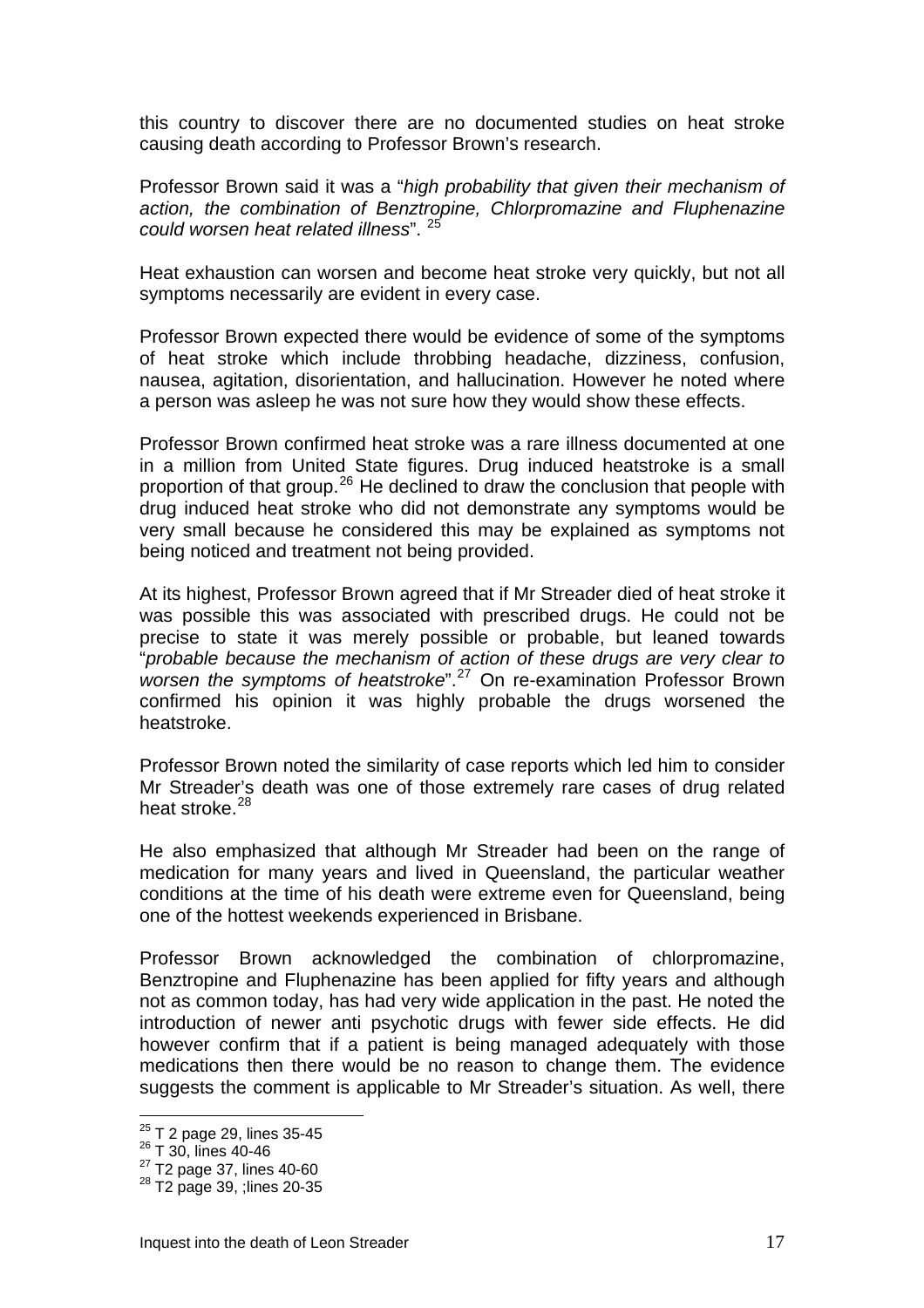was no documented indication Mr Streader had experienced heat related illness in the past. I note in this regard the medical record was sparse.

All medications were prescribed within the appropriate range and none were found to be in high levels in toxicology testing. This was confirmed by both Professor Drummer and Professor Brown.

#### *Accredited Residential Care*

The legislation aims to regulate the conduct of residential services to protect the health, safety and basic freedoms of residents. The legislation aims to encourage service providers to continually improve the way the residential services are provided and to support fair trading in the industry. A residential service must be registered including the person providing the service and the place.

On 19 December 2003, Dr Phillip Edmond Nyst was registered as the service provider of the residential service known as Pinjarra Lodge which operated at 171 Kennedy Terrace Paddington. On 20 August 2004 he lodged an application for accreditation of accommodation (level 1), food (level 2) and personal care (level 3). The service was duly accredited on 6 February 2006.

A Senior Accreditation Officer from the Residential Services Accreditation Branch, Mr Gary Liston, told the inquest the service was investigated in July and November 2007 after complaints. No evidence of any breach of the Act was substantiated.<sup>[29](#page-18-0)</sup>

No ratio of staff to residents is stipulated but a service is required to have "sufficient" staff.

He confirmed there is no requirement for a qualified nurse to be on site at a level three accredited premise.

In the officer's opinion he considered Pinjarra Lodge was one of the better operated facilities even though the building was an older style accommodation.

## *Findings required by s45*

I am required to find, as far as is possible, who the deceased was, when and where he died, what caused the death and how he came by his death. I have already dealt with this last issue, the manner and circumstances of the death. As a result of considering all of the material contained in the exhibits and the evidence given by witnesses at the inquest, I am able to make the following findings in relation to the other aspects of the death.

#### **Identity of the deceased:**

The deceased person was Leon Streader.

<span id="page-18-0"></span> $\overline{a}$ <sup>29</sup> Exhibit B4, , paragraph h.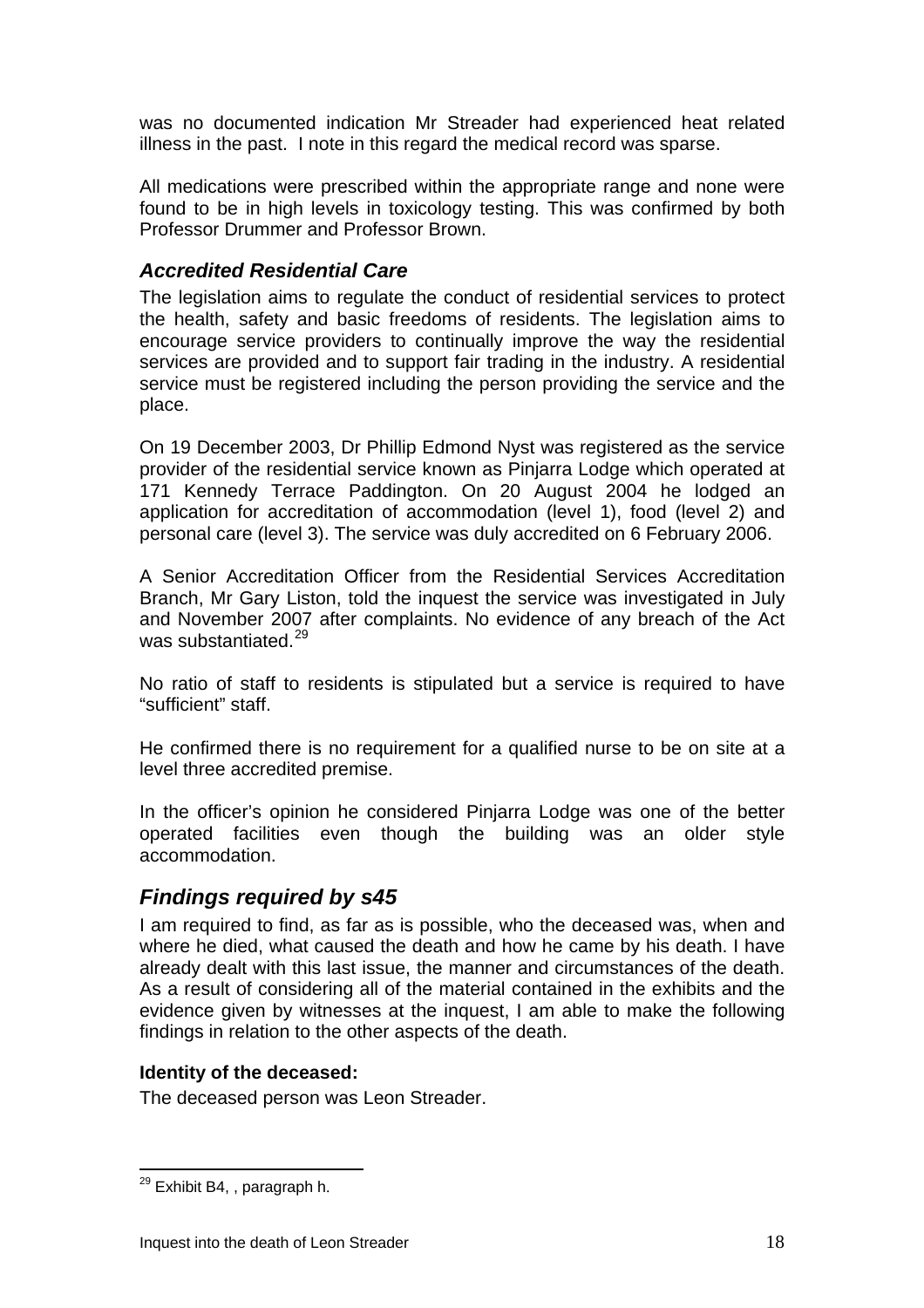#### **Place of death:**

He died at Pinjarra Lodge, Paddington in Queensland.

#### **Date of death:**

Mr Streader died on Sunday 22 February 2004.

#### **How Mr Streader Died:**

Mr Streader resided in a level three accredited facility named Pinjarra Lodge at Paddington. He had a range of known medical conditions including mild intellectual disability, schizophrenia, epilepsy, obesity, elevated blood pressure and coronary artery disease.

He and other residents were inside the general eating and common area of the facility. Other residents alerted the carer they could not rouse Mr Streader who was apparently sleeping in a seated position on a couch. The carer confirmed he was deceased at about 3.00pm. It was a very hot day with a recorded maximum temperature in Brisbane of 40.9 degrees. The hostel was stiflingly hot with no cooling. The facility was only ventilated by open windows. Mr Streader's post mortem body temperature taken at 4.00pm was recorded as 40.2 degrees.

#### **The Cause of Death:**

I have regard to the evidence of the pathologist who performed the autopsy and modified his opinion of the cause of death at the inquest and his further evidence at the inquest.

I have regard to the expert evidence on the known rare side effects of some of Mr Streader's prescribed medications.

It is concluded Mr Streader died due to the effects of coronary atherosclerosis worsened by heat stroke.

At the time Mr Streader was taking two medications known to inhibit the body's ability to cope with extremes of heat by lessening the body's ability to regulate temperature and lessening the ability to sweat. The medications had been used by Mr Streader for many years without apparent ill effect but the environmental conditions on 22 February 2004, including inside the premises of Pinjarra Lodge, were extreme.

The medications were Benztropine (Cogentin) and Chlorpromazine (Largactil).

## *Concerns, comments and recommendations*

Section 46 provides that a coroner may comment on anything connected with a death that relates to public health or safety, the administration of justice or ways to prevent deaths from happening in similar circumstances in the future.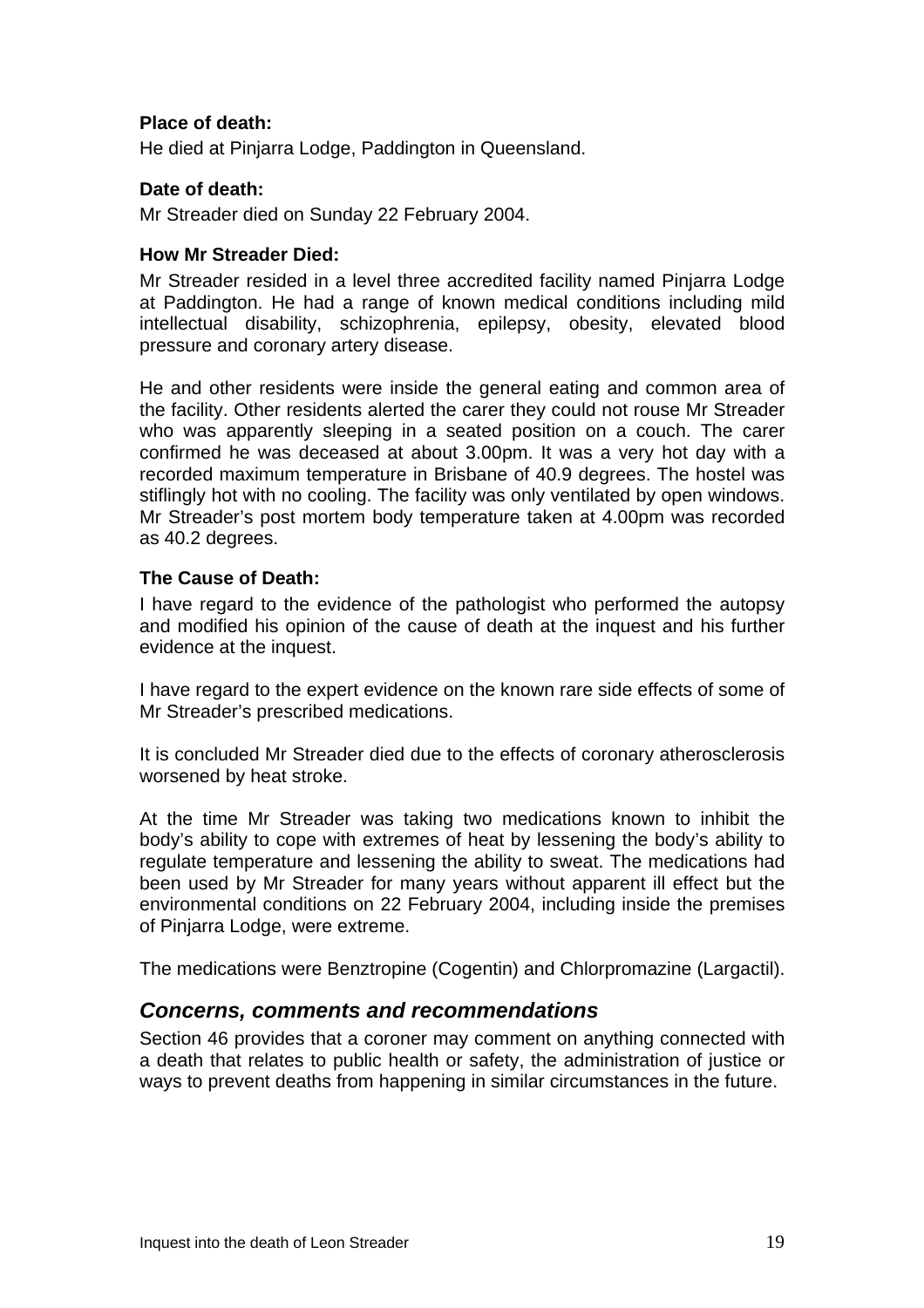## *Level Three accredited hostels, treating doctor and death certificate*

Level three accredited hostels provide accommodation and personal services including distribution of medication to clients who typically require some level of support and structure in their lives. Often these residents have complex medical, psychiatric and social conditions which place them at a disadvantage in general society. These hostels typically provide modest facilities, such as Pinjarra Lodge. This facility was co-owned by Dr Phillip Nyst and his brother Dr Malcolm Nyst. Dr Phillip Nyst also acted as the primary medical practitioner for residents, including Mr Streader. Although the document was not presented to this inquest, Dr Nyst confirmed in the inquest he issued a cause of death certificate in relation to the death of Mr Streader indicating some form of cardiac cause of death. While it is not suggested there is anything sinister or untoward in the issue of the certificate it is recommended that this practice be reviewed.

It is recommended that where a doctor has a financial interest in a level three accredited facility in which the doctor treats a resident, the doctor is not to issue a cause of death certificate for that resident, or alternatively the certificate is to be countersigned by another independent doctor.

## *Staffing, resourcing and training*

The evidence of arrangements at Pinjarra Lodge indicated a degree of stress in managing the number of residents who may demonstrate difficult behaviours from time to time. Management of 31 patients by one person on this very hot day was a difficult task.

The absence of any intercom facility overnight to alert the on site carer of any problems was noted. Any problem overnight would require a resident to be able to walk to the carer' s room or get the attention of another resident to do this on their behalf. Not all staff were trained in first aid. Although Dr Nyst assumed staff would exercise common sense, the facility did not require staff to ensure residents' adequate hydration in hot conditions. The facility has since provided a water cooler and drink dispenser directly accessible to residents.

**I recommend a review be undertaken by the accrediting authority for level three accommodation to consider an appropriate ratio of residents to staff, and an appropriate level of training of staff and procedures.** 

## *Medications*

Evidence in the inquest indicated that one of the prescribed medications, diazepam, was identified in significantly lower levels than would be expected if it had been consumed in accordance with the prescribed dose. The evidence was that the pre-packed webster packs of medication were administered by staff members who observed the resident consuming the medication. There was no explanation of this discrepancy. At the time of Mr Streader's death there was no proper record of administration of medicines. Residents include